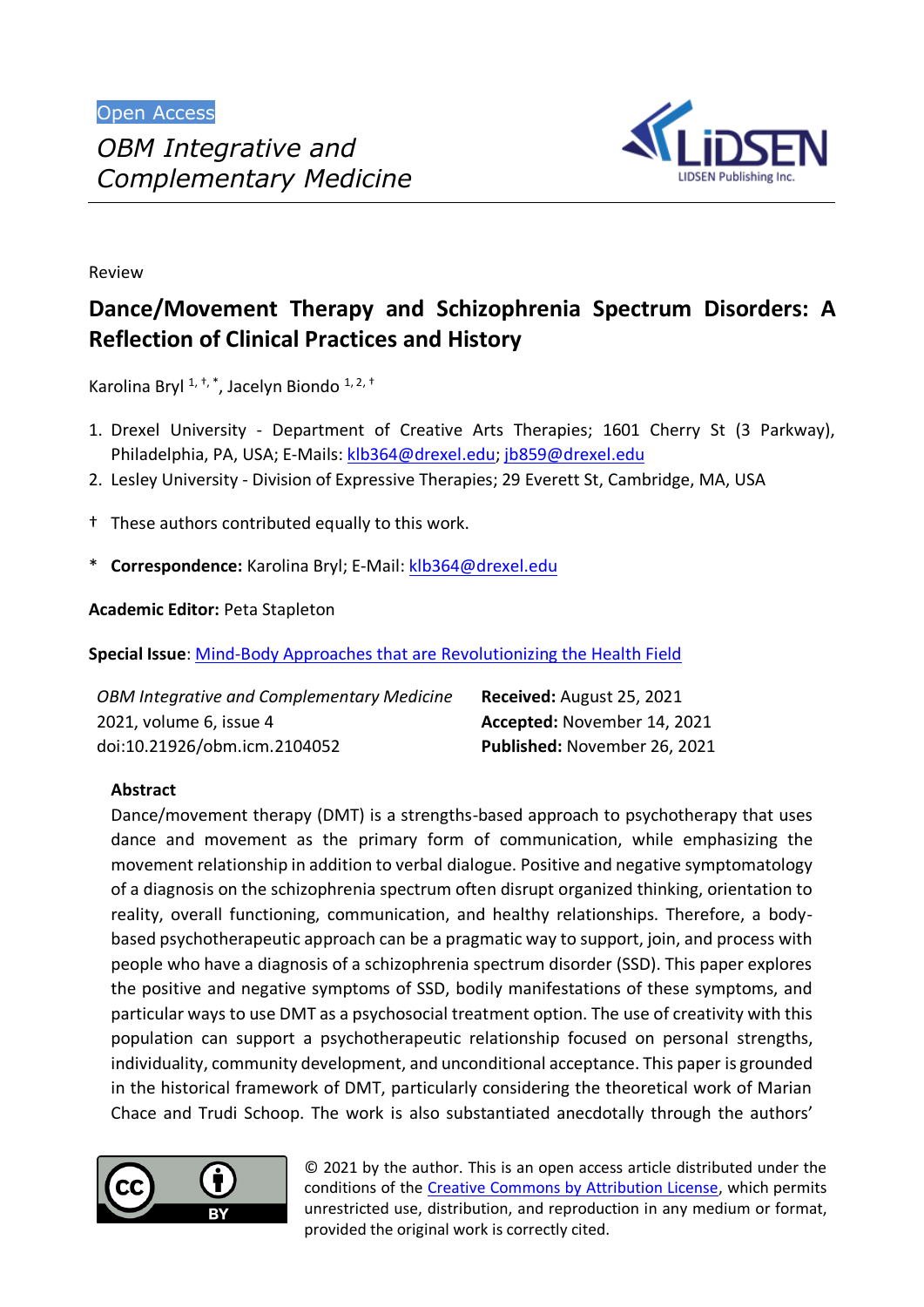respective clinical practice with individuals diagnosed on the schizophrenia spectrum and through individual research focused on working with individuals experiencing acute and chronic manifestations of SSD. A brief overview of the current research has been included.

## **Keywords**

Schizophrenia spectrum disorders; dance/movement therapy; psychosocial treatment; nonverbal communication; strengths-based

# **1. Introduction**

Schizophrenia spectrum disorders (SSD) are chronic diseases which include cognitive, affective, and behavioral symptoms. A combination of these symptoms can lead to a disruption in psychosocial functioning and an inability to thrive without emotional support [1]. Exacerbation of symptoms of SSD manifest as acute episodes, during which individuals may require hospitalization or other treatment due to an increase in either or both positive and negative symptomatology [1]. Positive symptoms of SSD may include auditory, visual, tactile, or olfactory hallucinations, delusional thinking, paranoia, and racing thoughts; whereas negative symptomatology includes flat affect, apathy, depressive symptoms, social isolation, alogia, and lack of spontaneity [1]. Typically, after an acute episode subsides, individuals are often treated on an outpatient basis and are more likely to struggle with residual negative symptoms, which are classified as amotivation and diminished expressiveness [2, 3]. Negative symptoms of SSD can evolve throughout one's life and may increase or decrease at any time, depending on the individuals' self-perception and environmental perception, which can lead to disturbances in psychosocial functioning. In addition to this more typical positive and negative symptomatology, SSD can also negatively impact the body. These somatic and movement dysfunctions are outlined in the Diagnostic and Statistical Manual of Mental Disorders, Fifth Edition (DSM-5), however, they are only mentioned on a macro level and with gross generalizations. On a broad level, these movement dysfunctions will take the form of movement disorganization or fragmentation, rigidity in movement, or a slowing or lack of movement [1]. The nuances of the movement dysfunctions related to SSD often happen on a micro-level and can be easily overlooked by those who are not trained in the intricacies of movement. Therefore, the use of the body and movement in therapy of individuals with SSD can offer an additional and potentially effective approach to treatment based on the specific needs associated with this population.

# **2. Movement Manifestations of Positive and Negative Symptoms**

The DSM-5 acknowledges movement dysregulations that can be experienced by people with a diagnosis of SSD. However, the dysfunctional movement parameters offered by the DSM-5 are gross movement generalizations that do not account for those observed by a trained dance/movement therapist. Moreover, some of the noted movement dysfunctions in the DSM-5 are rarely witnessed in present day due to the advances of psychopharmacology and the diminishment of traditional movement dysregulations such as extreme catatonia. Davis [4, 5] spent years observing subtleties of movements that were believed to be pathognomonic in the diagnosis of schizophrenia, which culminated in the development of the Movement Psychodiagnostic Inventory (MPI). The MPI is a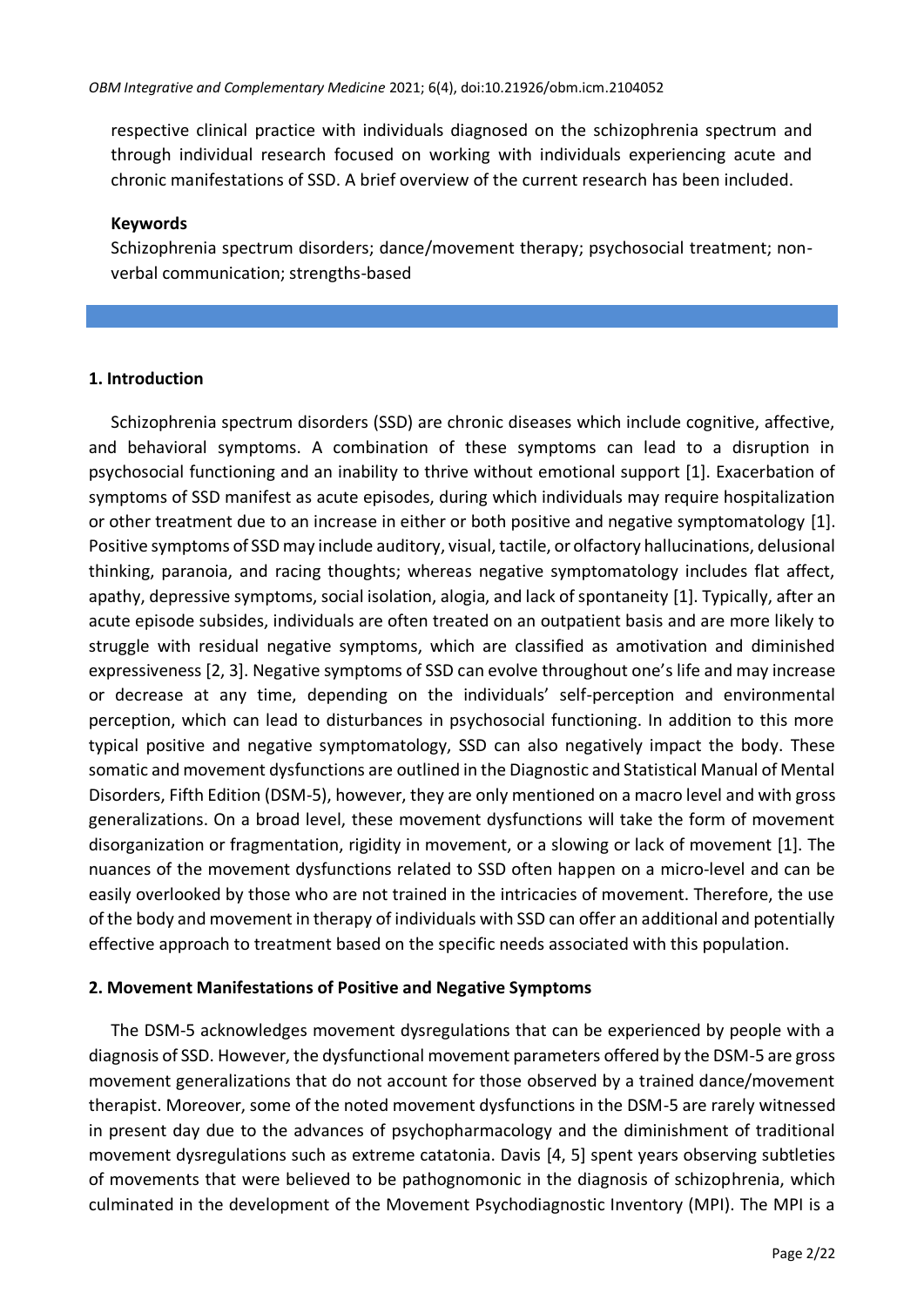catalogue of subtle and involuntary movement dysregulations that are organized in overarching categories with multiple subcategories to reflect specific movement manifestations. This movement diagnostic tool is a guide to inform movement analysts of "troubled" movement patterns. Research indicated that these movement indicators did, in fact, warn analysts of dysregulation; however, multidimensional analyses determined that the MPI patterns could be observed in people with a multitude of psychiatric disorders [6, 7]. The MPI gives dance/movement therapists and movement analysts a structure through which one can determine what type of movement is being performed, how that movement is being performed, and whether there are emergent patterns of movement dysfunction. Both the overarching movement dysregulations noted in the DSM-5 and Davis' [4, 5] MPI inform how dance/movement therapists have understood the specific movement disruptions, needs, and difficulties associated with a diagnosis on the SSD. Below is a general guide of common movement dysregulations of individuals diagnosed on the schizophrenia spectrum. As with the diagnoses themselves, the noted movement dysregulations are not assumed present in everyone diagnosed with SSD and can manifest differently with each individual.

Positive symptoms that are presented through movement can be broadly generalized into the following three categories:

1. Disorganization - this category of movement can be observed through fragmentation of the body, unsynchronized, sporadic shifts in body movements, or contradictory movements in various parts of the body and overall rigidity in movements. Bodily disorganization often mirrors cognitive disorganization and depersonalization in people diagnosed on the SSD.

2. Rigidity - this category refers to movement activity that is performed in a manner that includes both agonist and antagonist muscles working simultaneously (e.g. robotic-like movement).

3. Excessive movements - this category of movement can be observed through any or all of the following: frequent and large postural shifts, repetition of movements indicative of ritualistic behaviors, an overall increase in movement activity, sudden shifts in one or more parts of the body that appear seemingly unexpected, and limited modulation in movement extension away from the body.

Negative symptoms that are presented through movement can be broadly generalized into the following four categories:

1. Reduced mobility - this category includes psychomotor slowing, akinesia, or bodily representations that express restricted and stereotypical movements. Movement patterns can be observed as the stiffness of the body and low activation in the body which result in motor slowness (e.g. low bodily responsiveness, movement flaccidity, or flaccid or limp characteristics of the body or body parts).

2. Limited movement interaction - this category includes limited use of three-dimensional movement (e.g. maintaining or holding one or two primary dimensions while moving); low spatial complexity (e.g. limited movement directionality, or limited spatial complexity and projections of movement).

3. Limited postural activation - this category includes fixed bodily shapes (e.g. maintaining fixed shapes or positions including facial expression and eye movement, maintaining postural movement, or movement limited to isolated body parts); limited position shifting (e.g. lack of changing of the physical position while standing, sitting, or maintaining a specific position after movement or during pauses); and diminished head movements.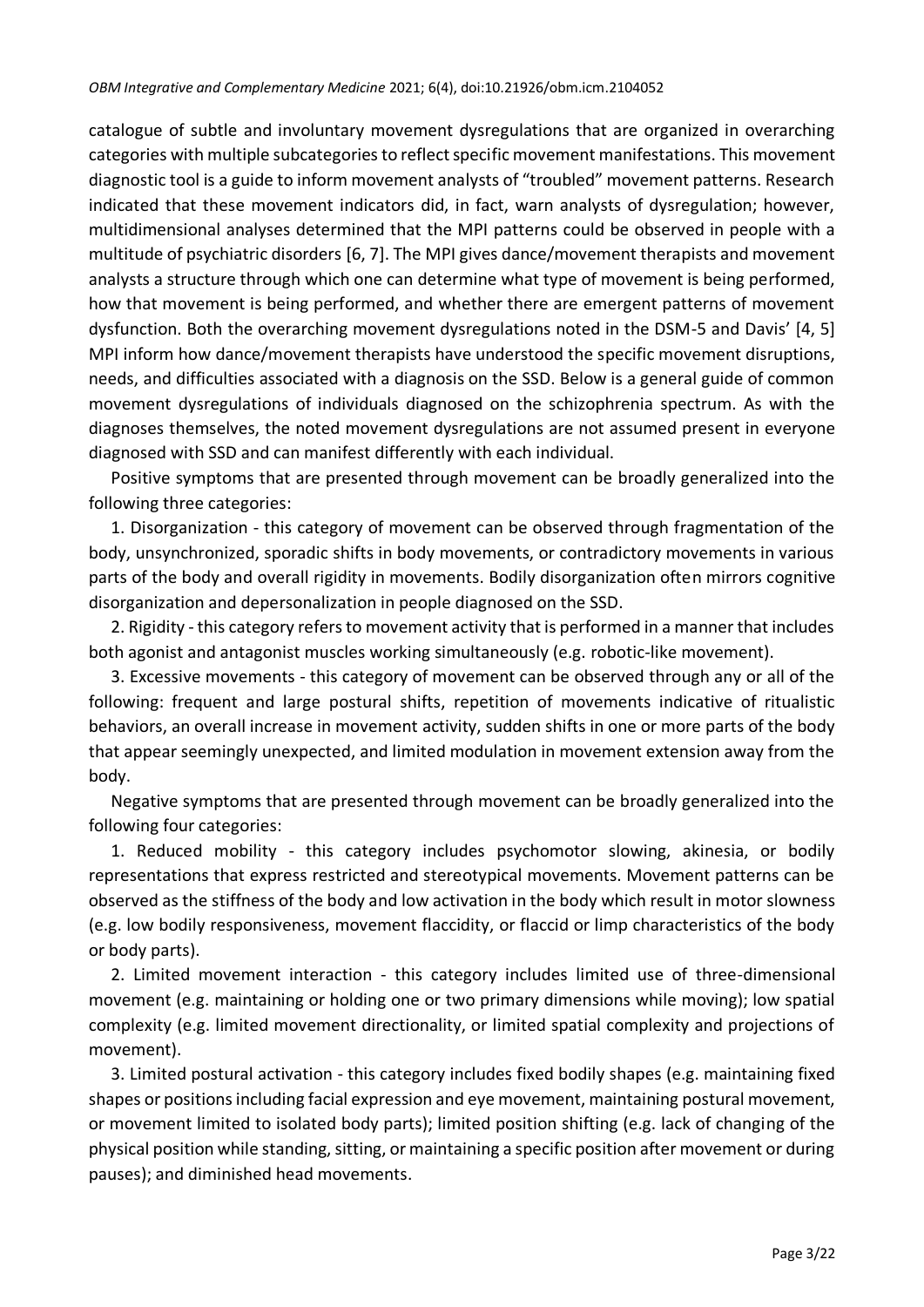4. Low movement intensity - this category describes specifics of movement dynamics resulting in psychomotor poverty and a decrease in a spontaneous movement. This includes: low variation in muscle tension fluctuation (e.g. holding low muscular tension or holding high muscular tension while moving and at rest); lack of fluency of movement (e.g. holding bound, restrained or controlled movement or holding free, unrestricted or uncontrolled movement); and limited use of dynamic qualities of movement (e.g. light/strong, sustained/quick, indirect/direct).

# **3. Dance/Movement Therapy**

Dance/movement therapy (DMT) is "the psychotherapeutic use of movement to further the emotional, cognitive, physical and social integration of the individual" [8] (para 1). Dance/movement therapy is a body-based therapy, which allows for assessment and treatment of individuals based on their movement repertoire, style, and choices. As a strengths-based approach, DMT works in collaboration with patients, focusing on the therapeutic process as well as the group outcome [9, 10]. The body and movements are considered natural and effective sources of selfawareness and expression, and can support a multitude of relationships between all dimensions of functioning. Dance/movement therapy has historical roots in working with people with schizophrenia [9]; however, there was a long paucity in research with this population. In recent years, there has been a renewed research interest in DMT as a mode of treatment for individuals diagnosed with SSD [11-16]. Two of the first practicing dance/movement therapists, Marian Chace (1896-1970) and Trudi Schoop (1904-1999) worked in psychiatric hospitals with individuals diagnosed with schizophrenia. Their work and theoretical contributions to the treatment of schizophrenia influenced generations of dance/movement therapists who have worked and continue to work with this population, and most recently researchers investigating various DMT interventions that specifically target either positive or negative symptomatology of SSD.

# *3.1 Marian Chace*

Chace began her career as a dancer, performer, and choreographer having studied with the renowned Denishawn School of Dance [9]. Through witnessing her students, Chace began to understand the power that movement held as a form of communication, which initiated the transition of her work as a dance teacher to a dance therapist. Chace began to test her theories of dance as a form of therapy first with underserved children, then quickly shifted to volunteering in an inpatient psychiatric hospital with people diagnosed with schizophrenia in the 1940s. She developed a methodology for DMT groups that included a warm-up, thematic development, and closure. In each of these group components, the work focused on four healing factors: (1) Body Action; (2) Symbolism; (3) Therapeutic Movement Relationship; and (4) Group Rhythmic Expression [9]. The four healing factors are described below.

# 3.1.1 Body Action

Body action as a healing factor refers to recognizing body dysregulations and functional disorders as a maladaptive reaction to conflict and pain. For Chace, recognizing parts chosen, breathing patterns, or tension levels in various parts of the body that block emotional expression can provide therapists with knowledge about movement sequences [9]. This can inform the therapist of how to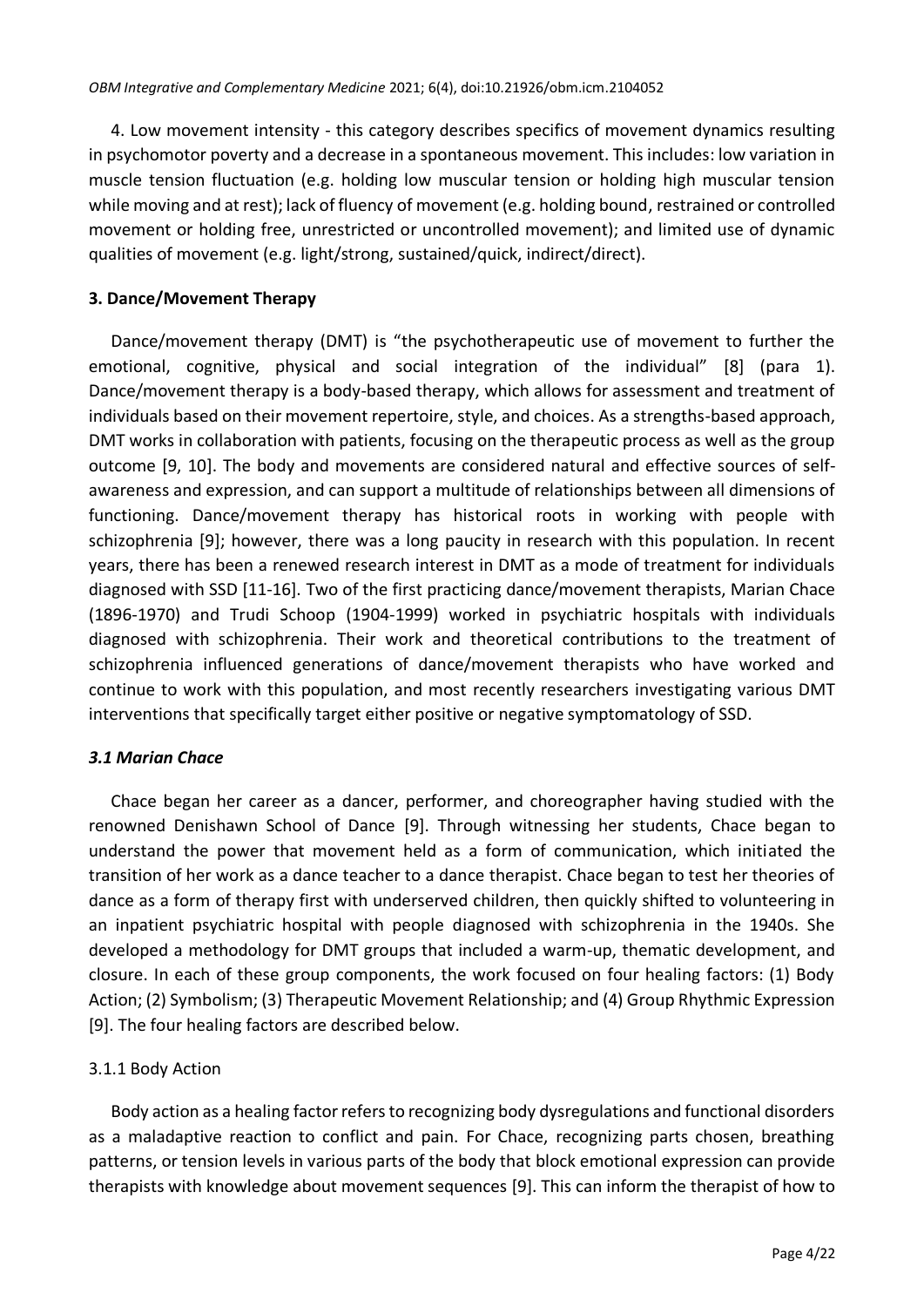support the patients to be able to tolerate and explore their emotions and experiences. Through dance and movement, the patients gain not only greater body mobility, but they can also access increased stimulation or relaxation based on their individual and current needs. A combination of the initiation of movement, experience of joining with peers and the therapist, and opportunities to adopt various group dynamic roles prepares participants to engage creatively, express their emotions, and process their experiences. Furthermore, dance acts as a vehicle for beneficial developments such as giving structure to physical activity, promoting feelings of safety, establishing a sense of grounding, and, in time, allows for gradual building of the therapeutic relationship. Chace also noted that through dance and movement one could observe a close relationship between the integration of changes in body posture and changes in patients' attitudes. She pointed out that learning movement, or specific movement sequences, is not enough for the change to occur. Change only occurs when the patient is ready to experience the feelings and movements in the body [9].

## 3.1.2 Symbolism

The concept of symbolism in Chace's theory refers to the universality of nonverbal symbols. These symbols are often the manifestation of internal feelings that cannot be expressed in words but can be expressed through dance or movement. By working on a symbolic level through movement, it can be easier for patients to express their needs, feelings, and desires that are otherwise difficult to express. Chace believed that specific movements or movement imagery have a direct effect on patients' affect and that different non-verbal symbols are associated with and can evoke specific emotions [9, 10]. Associations between movements and corresponding emotions can be used for emotion recognition and regulation through symbolism. Furthermore, symbolism in DMT can provide the patient with the opportunity to recall, replay, and experience needs, feelings, and desires on a less invasive level. The therapist can use the patients' symbolism to offer inquiries, interpretations, or reactions, or as an introduction to further explore the content. Dance/movement therapists can also introduce motion-initiating images to elicit connection, memories, and nostalgic sentiments. Chace believed that the ubiquitousness of nonverbal symbols can overcome barriers related to disease, age, or culture [9, 10].

# 3.1.3 Therapeutic Movement Relationship

Chace focused on establishing a therapeutic relationship on a movement level, specifically through the use of DMT techniques such as mirroring or empathic movement reflections, giving the patient a sense of being seen and understood. Within Chace's approach, movement empathy is recognized as a crucial element [9]. This kinesthetic way of connecting empathically helps the therapist a therapeutic alliance or therapeutic movement relationship. During DMT sessions, the therapist joins the patient's movement through their own body in order to develop a deep and authentic connection. This happens through not only a reflection of similar movements, but also by the therapist capturing and embodying the essence of the patients' movements. Chace believed that by recognizing and recreating a meaningful gesture, posture, or simple movement at the right moment, trust in the therapeutic relationship could be established [10]. This, in turn, could lead to the patient's willingness and ability to communicate difficult or repressed feelings and thoughts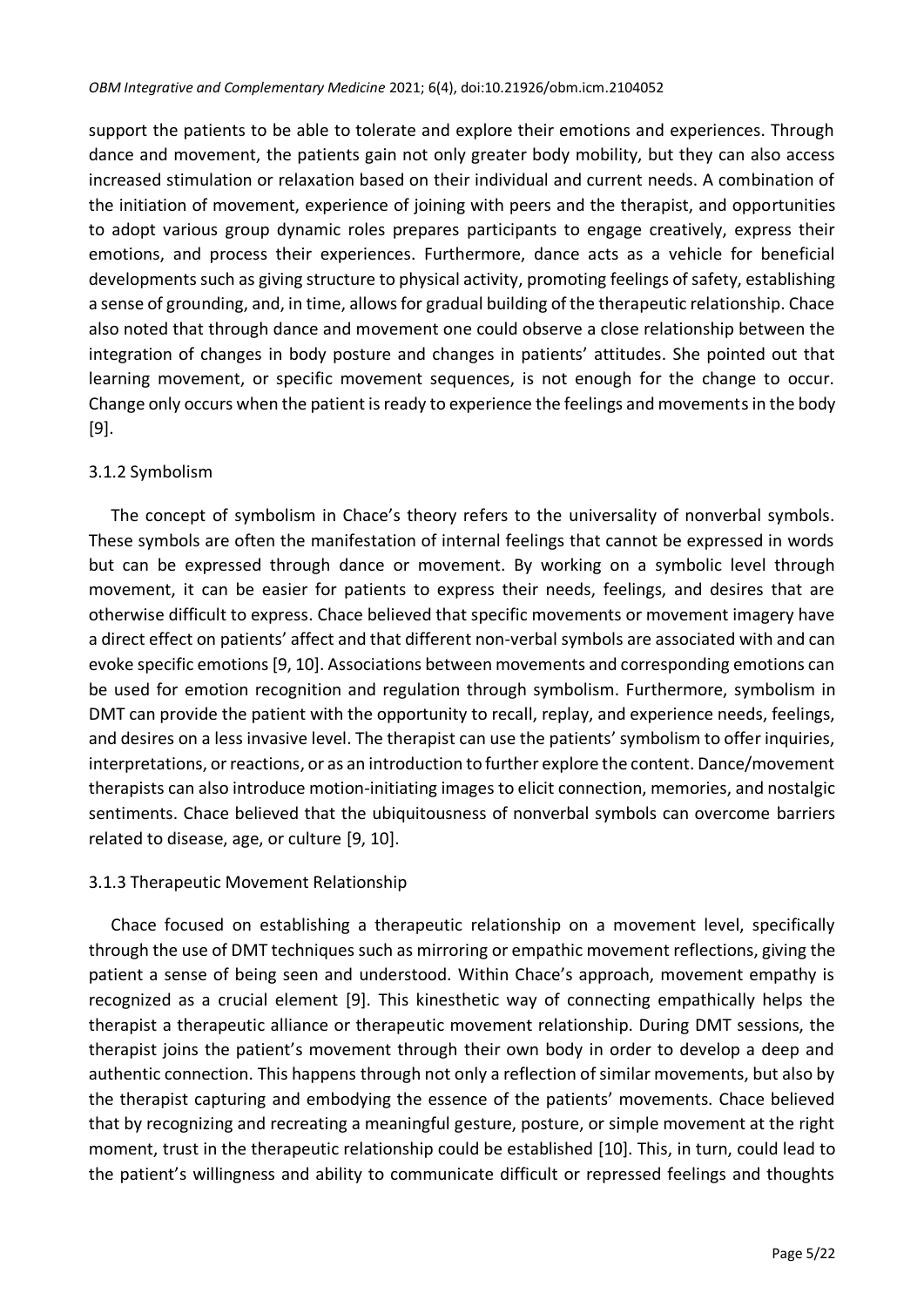through movement. Moreover, this supports an increased ability to enter new experiences and establish new and healthy relationships.

## 3.1.4 Group Rhythmic Expression

Group rhythmic activity formulated part of the DMT group warm-up. Chace recognized rhythm as a factor that provided structure and aided in group organization and cohesion. Chace's intention behind group rhythmic action was twofold. First, shared rhythms instilled a sense of trust in group participants, and second, the shared rhythms were incorporated into various parts of the body, encouraging a more fully engaged movement dynamic [13]. The latter supported participants in organization of movements, fuller range of motion, and releasing anxiety, which created increased receptivity and processing capacity. Often the containment and organizational components of group rhythmic expression portion of the warm-up guided group members into a place of trust and thus processing abilities. Thematic group developments grew and solidified once participants felt at ease with both the dance/movement therapist as well as with their bodies and amongst their group members [10].

# *3.2 Trudi Schoop*

While Chace was situated on the East Coast of the United States, Schoop began her work as a dance therapist on the West Coast, by way of Switzerland. Schoop began as an untrained dancer with great instinctual talent and chose to pursue professional training in dance at the age of sixteen [9]. Her work was most notably influenced by the art of pantomime through which Schoop was able to embody various characters and use humor to process her personal conflicts. In the 1940s, after volunteering at a psychiatric hospital, Schoop began her career as a dance therapist working with people with schizophrenia [9]. Schoop believed that we reflect our true selves through our bodies, which is indicative of the state of mind in which we reside. She noted an internal conflict between the mind and body for people experiencing psychiatric illnesses and felt that a homeostatic relationship within oneself could be achieved when the mind and body were in sync. Schoop used dance, expressive movements, and rhythm to allow all aspects of one's personality to come into consciousness for catharsis [9, 17]. Her theory and DMT methodological contributions focus on three tenets: (1) An educational approach to therapy; (2) The use of rhythm and repetition in sessions; and (3) Exploration of individual and psychotic fantasies [9, 17].

# 3.2.1 Educational Approach

Schoop embraced an educational approach to therapy. During her sessions, she incorporated teaching into her therapy by encouraging patients to embody what she described as 'healthy' movements. Self-exploration, which increases body and movement awareness, was at the forefront of Schoop's premise of DMT. She believed that movement dysregulations associated with schizophrenia inhibited agency, functionality, and expressivity. Schoop would encourage movement exploration through joining her patients in an embodiment of various postures and gaits during which they would overly exaggerate the dynamics specific to each patient. Humor played a big role in Schoop's movement improvisation as per her belief in the healing power of humor. She believed in the therapist's ability to laugh at oneself to model healthy self-worth for patients. This allowed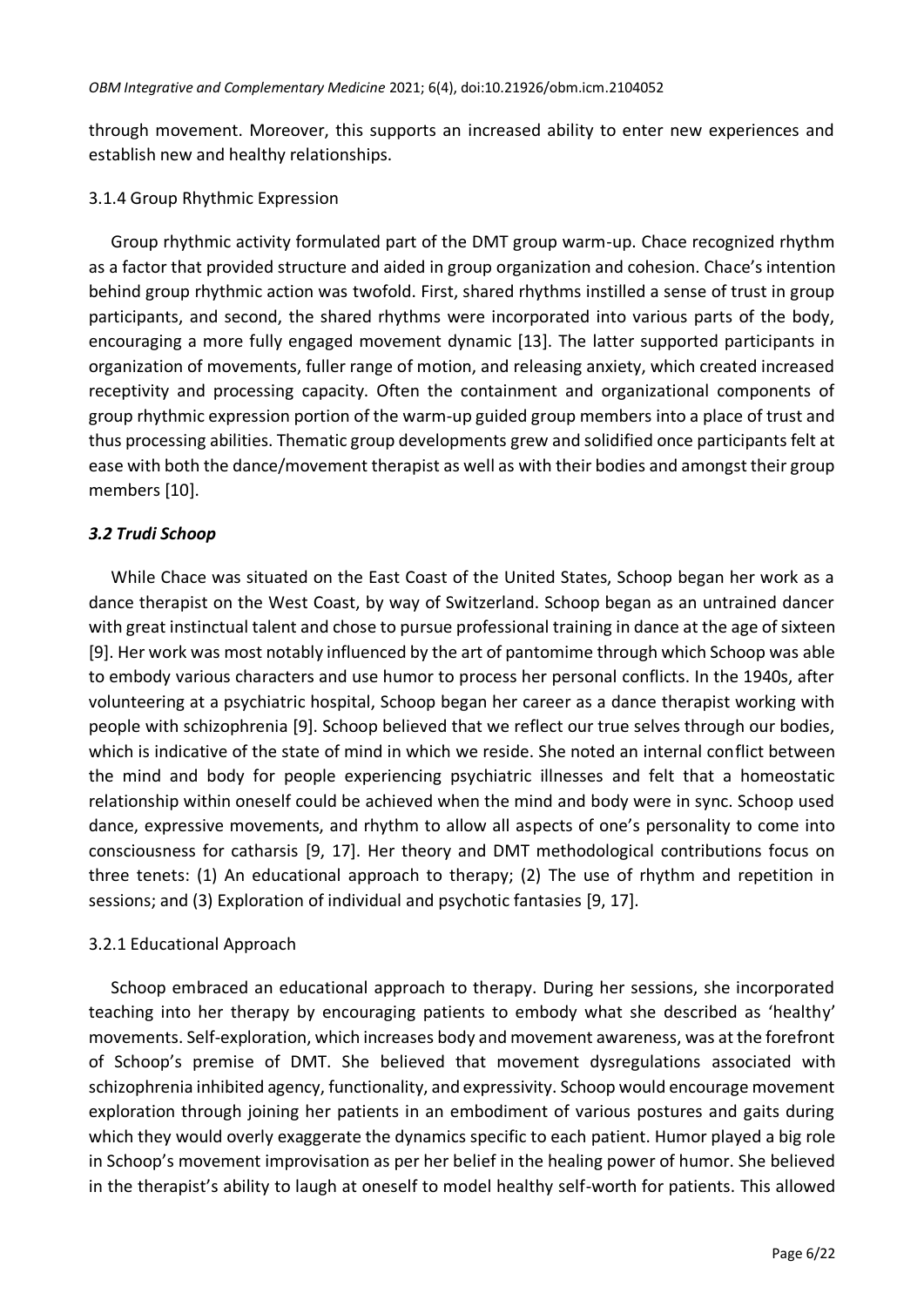Schoop to remain active and emotionally present in her own expression, while diminishing emotional taboos. These taboos were further debunked through alignment exercises by working with opposite movement qualities (e.g. tight/loose; stiff/limp; round/angular; soft/staccato; slow/fast) to identify split-body conditions [17].

Schoop focused her DMT work on self-acceptance and acceptance of both congruent and conflicting emotions. She believed that spontaneous expression in the form of dance or movement improvisation allowed patients to reveal their personal and unconscious self [17]. A dance/movement therapist can organize movements into sequences that can slow down the process and give time and space for exploration of internal conflicts. Schoop would organize the movement she witnessed and encourage her patients to find new ways to move through various movements. This would help patients increase awareness of their unconscious material. Dancing and moving with Schoop allowed patients to identify extreme thoughts, feelings, or movements, and assign an emotion to them. She would then work towards intensifying those emotions through movement and verbalization, to enliven and find freedom of expression that ultimately led to cohesion and harmony in the body. These movement sequences promoted insight and a sense of control [17, 18].

#### 3.2.2 The Use of Rhythm and Repetition

Schoop placed special attention on the use of rhythm, repetition of movement, and one's rhythmic ability. Rhythms of typical activities such as walking, waking up, or noticing pulse all contributed to patients connecting with their own bodies. Recognition of rhythmic patterns and moving the body to those rhythms creates a conscious connection between the internal and external. In sessions, Schoop would encourage adding rhythm to dramatic expression, often asking patients to add a vocalization (e.g. breath, words, sounds) to strengthen the connection between inner and outer rhythms. She would also encourage groups to move simultaneously to the same rhythm to develop a sense of security and to promote group cohesion [17, 18].

## 3.2.3 Exploring the Individual and Psychotic Fantasies

Schoop believed that the body is a vehicle for giving form to individual emotions and fantasies, which promotes learning and healing. In her theories, dance can unite two levels of experience: the eternal, ongoing process of cosmic order, and harmony with the reality of life on earth [17]. Recognizing that the body-mind split is a cause of major psychotic concerns, she would temporarily join the patient's fantasy during sessions in two phases: improvisation and planned movement formulation. During the improvisation phase she would guide the patient to give these fantasies a physical form through embodiment. She would use the patients' imaginations in a group process to promote acceptance of self and others. During planned movement formulation, Schoop focused on organizing the fantasy content into a clear movement sequence promoting physical control of the incoming impulses from the unconscious [17, 18].

Both Chace and Schoop were amongst the first women to formulate their theories around the healing components of dance for people experiencing schizophrenia. Common tenets of their DMT theories include the use of movement as a primary form of communication and a pathway to wellness, and the significance of rhythm to stimulate grounding and cohesion. These two primary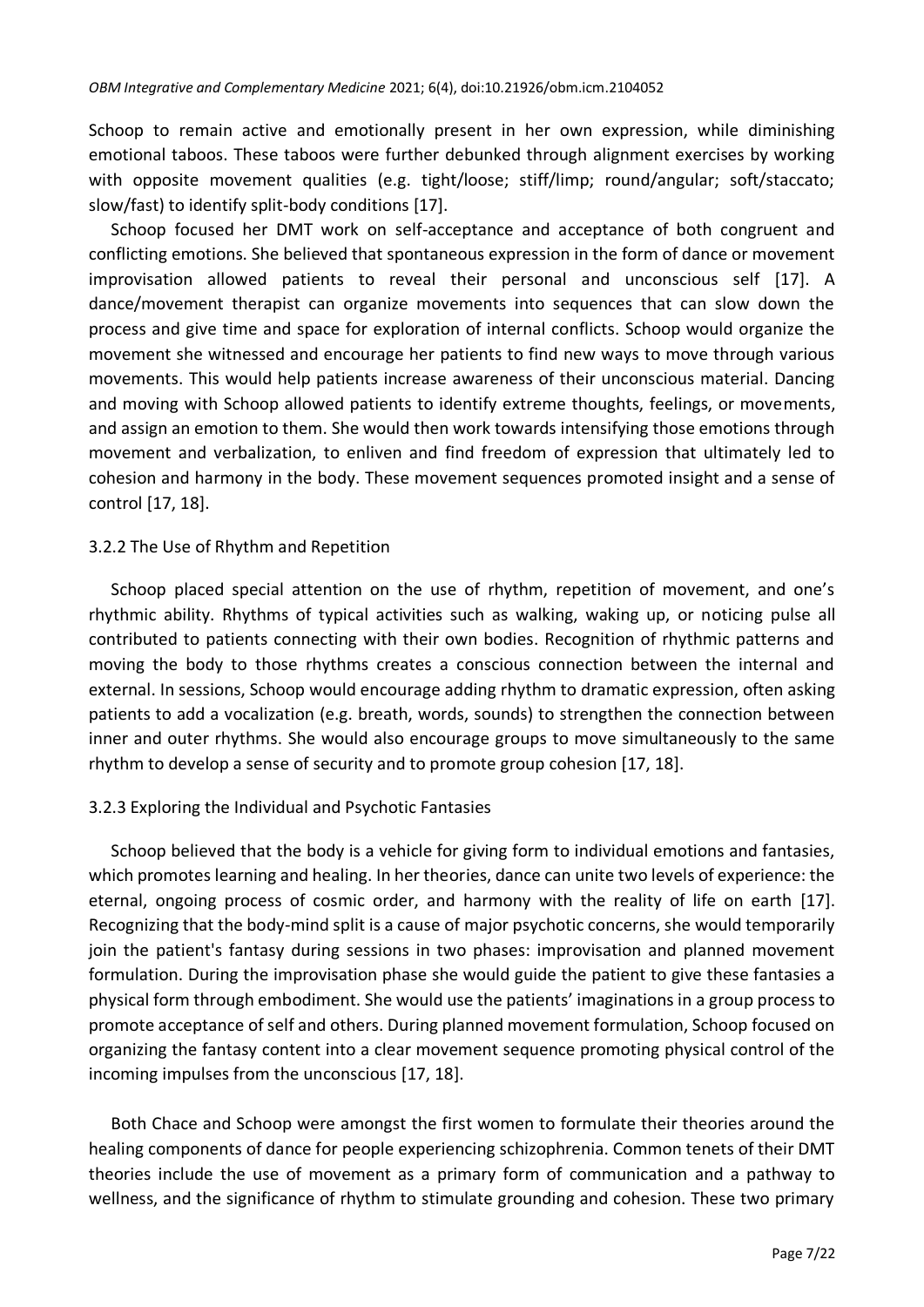theorists did offer individual notions of health; Chace moved towards the role of symbolism while Schoop used humor and education as an entry point into exploration of fantasy. Both theorists understood the power and dynamic process of therapeutic rapport building on an embodied and unconscious level.

## **4. Schizophrenia Spectrum Disorder Treatment**

Treatment for people with SSD is often rooted in mental health facilities: inpatient psychiatric facilities for those experiencing prominent and acute symptomatology and outpatient and rehabilitation settings for those experiencing chronic symptomatology. Acute inpatient settings in the United States of America are typically driven by the medical model in which psychopharmacology is the primary intervention for individuals with SSD. The latter centers the therapeutic milieu on social therapy and has primary goals of providing support and creating opportunities for improved psychosocial functioning. Advancement of various antipsychotic medications have proven effective in lessening positive symptoms of schizophrenia, however, there are still indications for the need for complementary psychosocial treatment options. Research indicates that there are high levels of medication non-adherence rates associated with antipsychotic medication regimes due to many factors including: (1) difficulty obtaining the medication due to financial and accessibility concerns; (2) undesirable side effects; (3) stigmatization associated with taking antipsychotic medication; and (4) limited effects on negative symptoms of schizophrenia [19, 20].

Although psychopharmacological interventions have been the gold standard treatment for SSD, there is now a growing consensus that psychosocial treatment interventions are essential in helping patients achieve better functional and health outcomes beyond symptom stabilization [21, 22]. More attention has been paid to the use of non-pharmacological interventions, particularly cognitive-behavioral therapy, supportive therapy, cognitive training, social therapy, and somatic based approaches to therapy [14, 23-25]. These, however, need to be tailored to patient needs, and specifically address differences in positive and negative symptomatology during acute and chronic stages of SSD.

Based upon the call for additional treatment options for this population, the aims of this paper are threefold: (1) To present the history and theoretical foundation of DMT, particularly in the treatment of SSD; (2) To summarize positive and negative symptoms of schizophrenia and their bodily manifestations; and (3) To present current research on DMT that supports its use in clinical work with this population. Clinical vignettes of DMT approaches for both acuity and chronicity of the disease will be included.

# **5. The Use of Dance/Movement Therapy in the Treatment of Schizophrenia Spectrum Disorders**

Dance/Movement Therapy can be used as a more inclusive language for those with different ways of communicating. This facet of communicating through dance and movement can be particularly useful with populations who may communicate in creative, unique, and unconventional ways [11, 12]. Different reality orientations, and thus, different communication styles, can be seen when working with people diagnosed with SSD. Dance/movement therapy can work two-fold with people diagnosed with SSD. First, it can support symptom management on a movement level through grounding and organizing movements and by fostering motivation to stay active [12]. Next,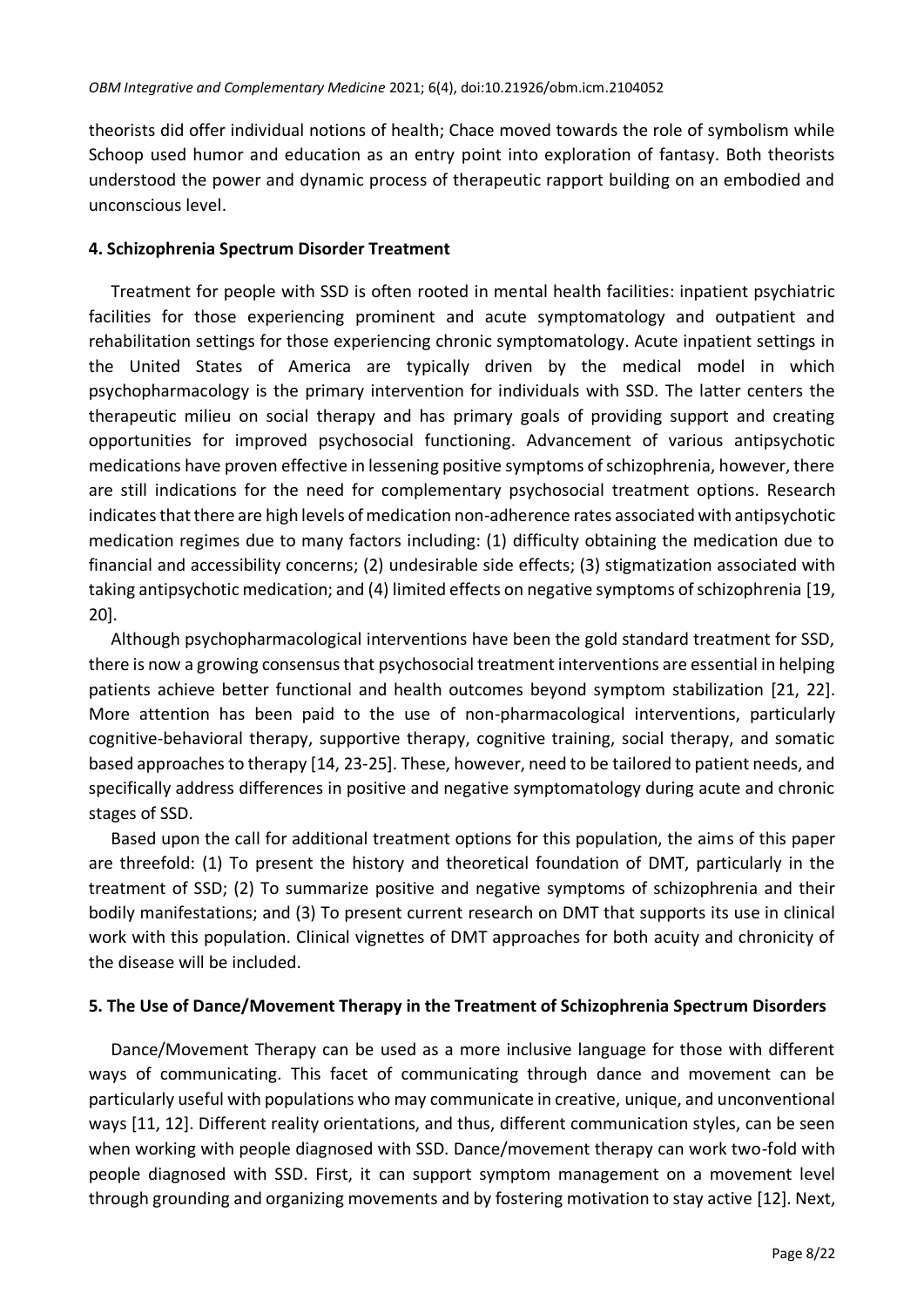through this process of initial movement organization and activation, participants can begin to establish a sense of self, which facilitates improved functioning, healthy relational proximity, and interpersonal skill development [11]. This pattern of ego development to foster interpersonal relationships helps combat depersonalization of people with diagnoses on the schizophrenia spectrum [11, 26].

#### *5.1 Current Research on DMT and Schizophrenia Spectrum Disorders*

Research suggests that DMT can be a successful psychosocial and therapeutic intervention for people diagnosed on the schizophrenia spectrum. Positive research findings include: (1) Decreased blunted affect and increased attention and concentration [12]; (2) Increased awareness of body image, body boundaries, healthy embodiment, and self-integration [11, 12, 14]; (3) Increased reality orientation [11, 14]; (4) Decreased negative symptoms and anger [11-14, 16]; (6) Increased emotional expressivity, emotion recognition, and processing [12, 15, 16]; (7) Increased emotional support and enhanced interpersonal connectivity [12]; (8) Increased motivation [14]; (9) Enhanced physical endurance and strength [12]; and (10) Decreased psychological distress and enhanced mood [11-13]. The following section provides a brief overview of the latest research within the last five years (2016-2021).

Priebe et al. [15] conducted a parallel-arm, multisite randomized controlled trial to determine the clinical effectiveness and cost-effectiveness of group body psychotherapy (BPT) as a treatment for negative symptoms of schizophrenia as compared to active control (Pilates) (*N* = 248). Both interventions included 20 90-minute sessions, over a 10-week period, with a frequency of twice per week held on non-consecutive days. Dance/movement therapists delivered the BPT intervention and Pilates' instructors delivered the Pilates intervention; each therapist or instructor could run a maximum of two groups. Prior to and after the intervention, and at a 6-month follow-up, participants reported on negative symptoms, as measured by the Positive and Negative Symptom Scale (PANSS, primary outcome), during a 30- to 90-minute assessment. In addition, psychopathology, functioning, social functioning, service use, and treatment satisfaction were measured as secondary outcomes. Attendance rate in BPT and Pilates group was 55% (median of 11 sessions attended) and 40% (median of 8 sessions attended) respectively. Overall, the results demonstrated no significant difference in means in negative symptoms (PANSS) between pre- and post-test, and at follow-up between the two conditions. In addition, no clinically meaningful benefits of BPT as compared to the active control, and no significant difference in outcomes or costs was determined. The authors suggested no advantage of the intervention. The limited and controversial results of this study inspired a secondary analysis of the data discussed below.

Martin et al. [14] conducted a randomized controlled trial to examine the effectiveness of manualized movement therapy (BPT/DMT) on the negative symptoms of patients with a diagnosis of SSD (*N* = 68). In this study participants were randomized either to BPT/DMT (*n* = 44) or the wait control condition - treatment as usual (TAU) condition (*n* = 24). The BPT/DMT treatment included 20 sessions lasting 90 minutes over the period of ten weeks. Prior to and after the intervention participants took part in the clinical assessment. The Scale for the Assessment of Negative Symptoms (SANS) was used for this study. In addition, Simpson-Angus Scale (SAS/EPS) was used to measure extrapyramidal side effects. There was a high dropout rate noted throughout the study (*n* = 21; 30.9%) mostly due to loss of motivation. Results demonstrated that after completion of 20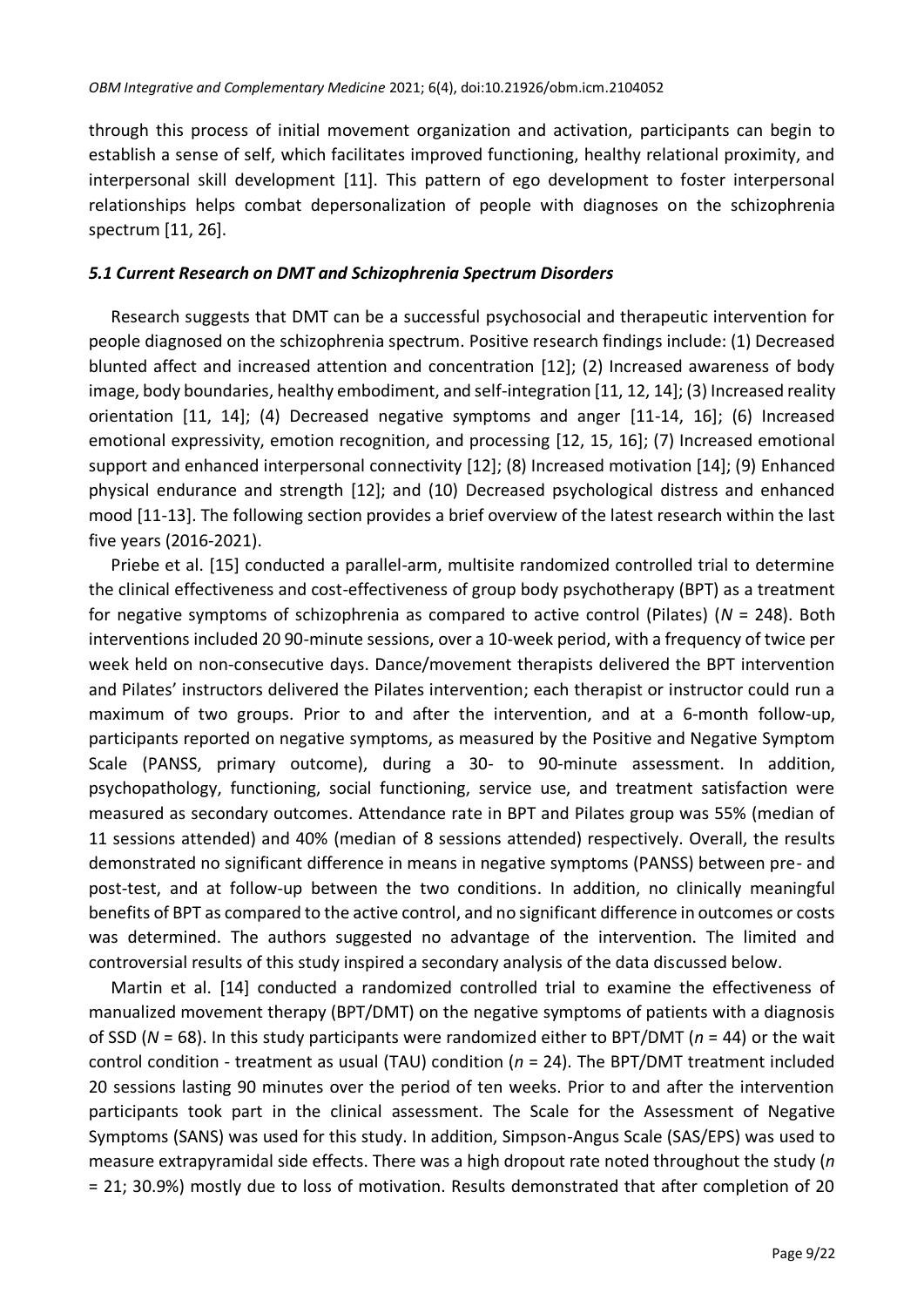BPT/DMT sessions, participants presented significantly lower negative symptoms scores and that treatment significantly reduced overall negative symptom severity. Specifically, BPT/DMT reduced the overall BNSS score, severity of blunted affect, and deficits in attention (20.65% mean symptom reduction with moderate effect sizes).

Savill et al. [16] conducted a secondary analysis of the Priebe et al. 2016 study with the aim of assessing the moderating effects of gender on BPT as a treatment intervention targeting negative symptoms in schizophrenia. Several factors (depression at baseline, extrapyramidal symptoms, social contacts, antipsychotic medication use) that could further explain gender effect on treatment outcomes were included in the analysis. To determine the specific effect of treatment on individual negative symptoms domains, analysis included evaluation of the expressive and experiential deficits as measured by the Clinical Assessment Interview for Negative Symptoms (CAINS). In conclusion, women participating in BPT were found to have significantly greater reduction in negative symptoms in comparison to women participating in Pilates, relative to men. No differences were detected in positive or general symptoms. The authors suggested that BPT may be an effective intervention for the treatment of negative symptoms of schizophrenia in women.

Bryl et al. [12] conducted a mixed methods intervention study with explanatory intent (*N* = 31) to (1) Examine the treatment effects of a 10-week group DMT intervention on negative symptoms and psychosocial functioning of individuals diagnosed with schizophrenia, and (2) Examine the feasibility of the DMT treatment procedures and research protocol. In this randomized controlled trial, followed by semi-structured interviews, participants were randomized to either a DMT (*n* = 18) or TAU (*n* = 13) intervention. The DMT treatment included 20 DMT sessions over ten weeks, with a frequency of twice per week for 60-minutes, held on consecutive days and times. Participants reported on negative symptoms and psychosocial functioning pre- and post-intervention. The following measures were used: Positive and Negative Symptoms Scale (PANSS), Brief Negative Symptoms Scale (BNSS), World Health Organization - Disability Assessment Schedule 2.0 (36-item, interviewer administered version; WHO-DAS 2.0), and Sheenan Disability Scale (SDS). Fifteen participants completed 30-minute semi-structured exit interviews and provided feedback on the intervention. Feasibility results demonstrated a 100% measurement completion rate, 65% session attendance rate, and overall 16.7% attrition rate. Furthermore, the treatment was well accepted by participants [26]. The quantitative data demonstrated no improvement of outcomes in the DMT group. Qualitative data demonstrated that participants benefited from the intervention in the following ways: (1) Increased interpersonal and social connection; (2) Increased self-integration; (3) Increased emotional support; (4) Enhanced symptom management; and (5) Improved physical activation. The author provided possible explanations for discrepancies.

Gökcen et al. [13] conducted a randomized controlled trial (*N* = 36) to determine the effectiveness of a goal-oriented DMT intervention on symptomatology and functional remission in people diagnosed with schizophrenia within a community mental health center. In this study, participants were randomly assigned to a DMT ( $n = 18$ ) or TAU ( $n = 18$ ) intervention. The DMT sessions included a total of 16 sessions lasting approximately 40-50 minutes, with a frequency of 2 times per week for 8 weeks. Prior to and after the intervention, participants reported on symptomatology and functional remission. The following measures were used: Positive and Negative Symptoms Scale (PANSS) and Functional Remission of General Schizophrenia (FROGS). Results demonstrated significant improvements in negative symptoms, general psychopathology, and functional remission in the DMT participants in comparison with the control group.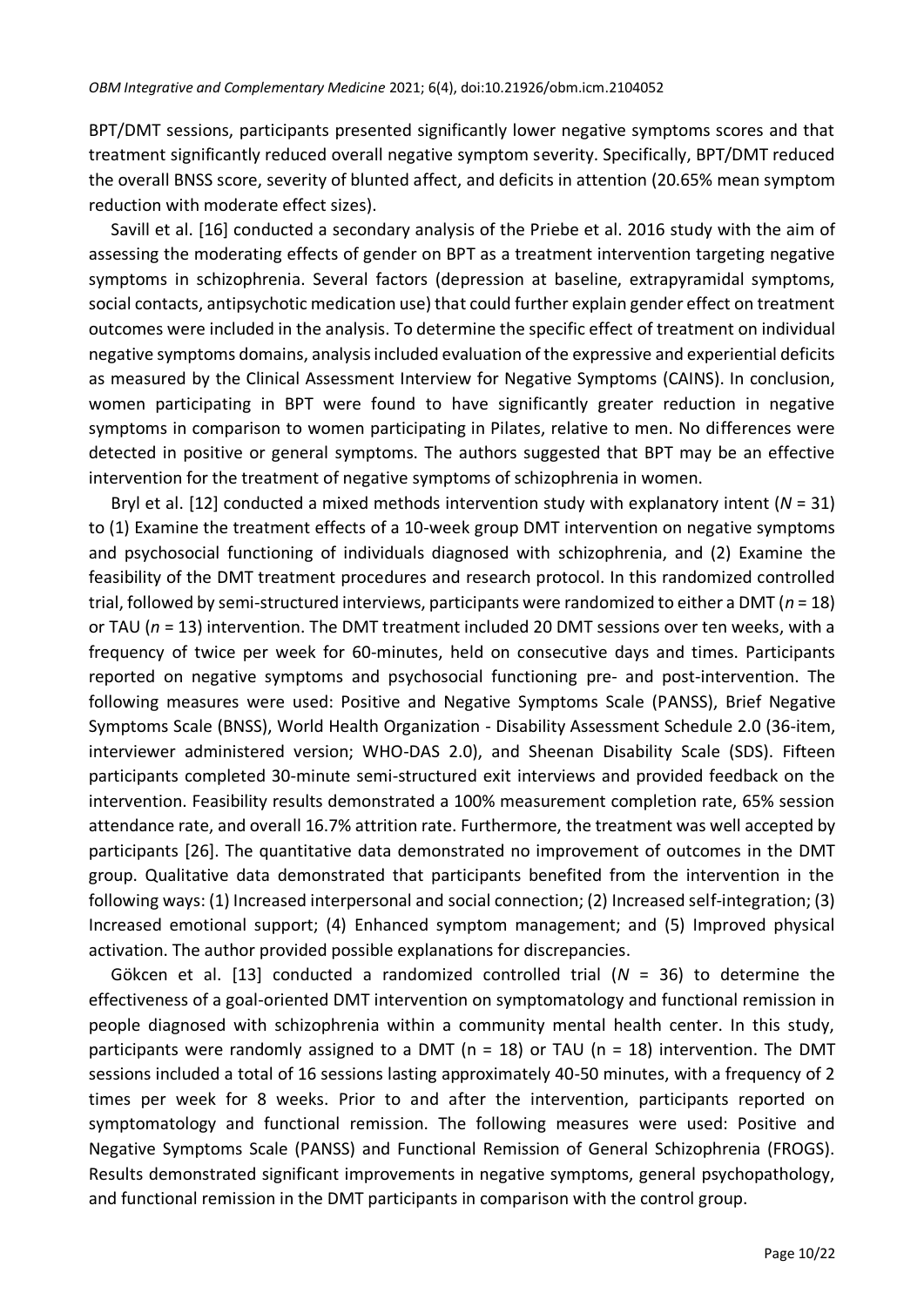Biondo et al. [11] conducted a mixed methods feasibility study (*N* = 32) to determine the feasibility and effects of a single-session DMT intervention on thought and behavioral disorders associated with SSD for people in inpatient psychiatric facilities. In this randomized controlled trial, participants were assigned to either a 45-minute single-session DMT group (*n* = 17) or a 45-minute verbal TAU session (*n* = 15). Pre-intervention quantitative data were collected using the Brief Psychiatric Rating Scale (BPRS) in a 20-minute interview with participants. Post-intervention data were collected both qualitatively, through a semi-structured interview, and then quantitatively with the BPRS. Feasibility results demonstrated that people who were experiencing acute symptomatology of schizophrenia were able to complete the treatment protocol at a 93% completion rate. Quantitative findings showed a statistically significant pre- to post- change score towards health in the following categories for participants in the DMT intervention group: (1) Overall BPRS scores; (2) Psychological Discomfort; (3) Negative Symptoms; and (4) Positive Symptoms. Qualitative findings substantiated the quantitative results for the aforementioned results; however, quantitative and qualitative results showed divergence in the subcategory of resistance. While no statistical significance in this subcategory of the BPRS was noted, participants expressed an increased desire to participate in more therapy sessions and greater feelings of selfcontrol after participating in the DMT intervention groups.

#### *5.2 Dance/movement Therapy Goals for the Treatment of Schizophrenia Spectrum Disorders*

#### 5.2.1 Positive Symptoms

High symptom acuity of SSD can cause significant disruption in the lives of people afflicted with the diagnoses as it affects their perception of reality, diminishes healthy ego, inhibits effective communication, and culminates with dehumanization [1, 11]. Dance/movement therapy interventions have multifaceted effects when working with people diagnosed on the SSD who are experiencing high symptom acuity. The use of kinesthetic empathy and therapeutic movement relationships in DMT allow dance and movement to be the primary mode of communication. Nonverbal interpersonal connections more accurately mirror the pre-verbal modes of cognition often experienced in SSD. Moreover, DMT incorporates embodiment, which allows patients to actively embody new movements, narratives, scenarios, and coping skills. In working with positive symptomatology of SSD, common treatment goals include: (1) Increased grounding; (2) Increased bodily organization; (3) Increased development of positive ego strength; and (4) Identification and understanding of self, other, and environment [11].

1. Grounding can often be a difficult concept and experience for people who are oriented to different realities as people with SSD often are. This goal is encouraged through physical connection of the feet into the ground, development of strength through the creation of a solid structural foundation, and simply feeling one's presence and connection to the space on which they are standing [11]. A DMT session will often incorporate grounding techniques in the warm-up portion of the group to establish this early in the session. Grounding techniques may simply be marching in place, bending at the knees to feel the weight into the ground, or gently tapping various parts of the body with one's hands to feel a sense of personal body boundaries.

2. Bodily organization refers to movement dysregulations such as disorganization that can be observed in people diagnosed on the SSD. Disorganization manifests as body part and movement fragmentation, lack of synchrony in movements, sporadic or unexpected shifts in movement, and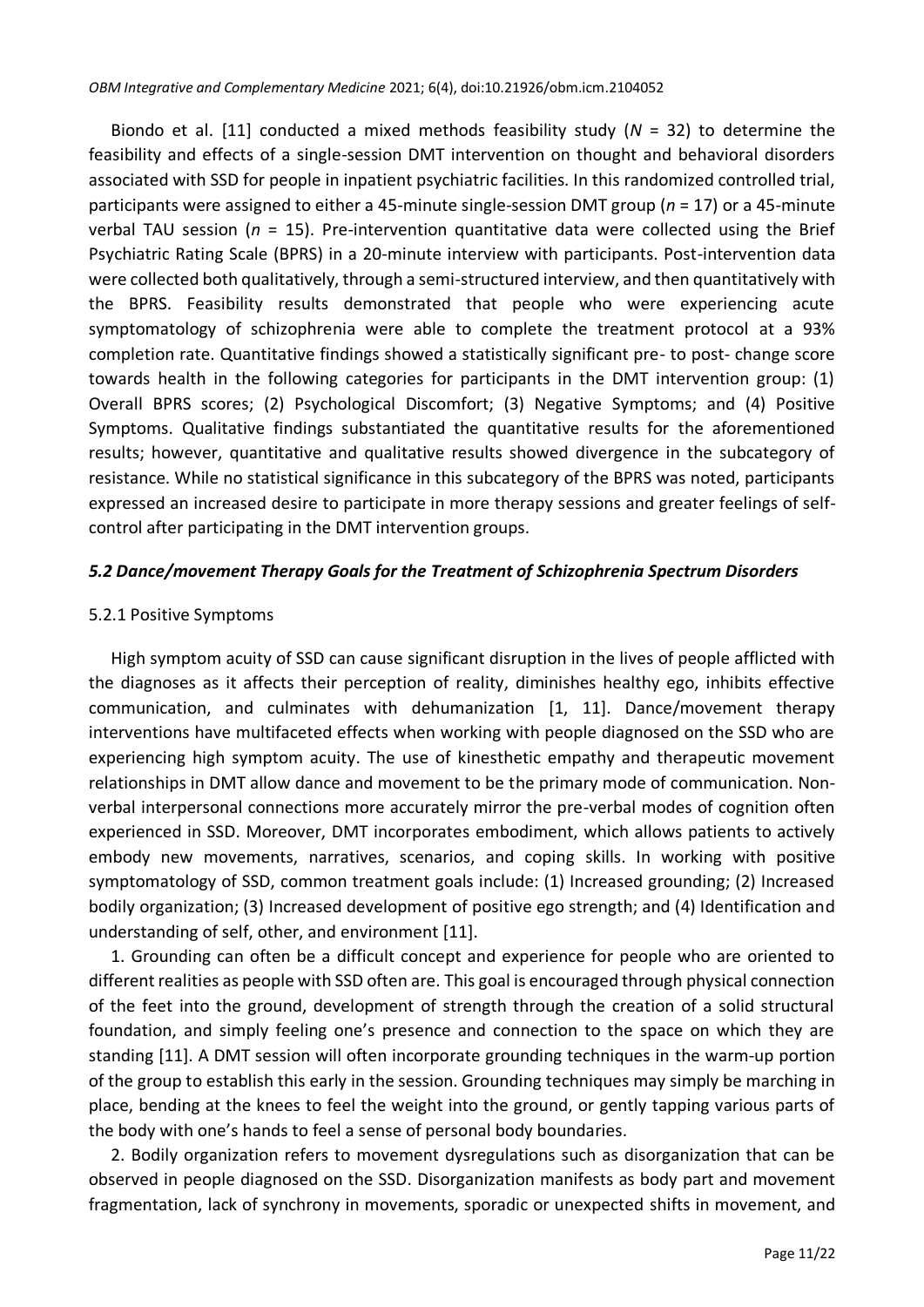an overall rigidity in how one is able to navigate their movements [1, 4]. This disorganization that is displayed in the body is a reflection of the cognitive disorganization; shifting one will inevitably have an impact on the other. To support bodily organization, and therefore positively affect cognitive organization, DMT utilizes mirroring techniques to provide patients with a depth of understanding of their movements as reflected back to them by the dance/movement therapist. In this, the dance/movement therapist can subtly shift the movement to support the patient in more fluidity or sequentially, providing a model for bodily organization. In time, the pair moves towards attunement and thus increased movement organization.

3. Development of positive ego strength is often necessary due to the ego diminishment which often accompanies a diagnosis on the SSD. A combination of low self-worth, feelings of isolation, internal foci or preoccupation, or responses to internal stimuli are contributing factors to patients experiencing a diminished ego [11, 26]. Dance/movement therapists can incorporate the concept of seeing and being seen into movement practice to foster self-awareness, which in turn leads to healthy development of ego-strength. This manifests in DMT interventions such as sharing leadership opportunities with patients, fostering creative and artistic expression, and encouraging and supporting safe and healthy movement choices initiated by the patients. Additionally, the use of the vertical plane, which has associations with self and ego, is implemented to allow patients to "try on" movements that will support a greater sense of self.

4. The aforementioned goals all culminate with this final identified goal of patients diagnosed with SSD being able to differentiate between and have a deeper understanding of one's own body boundaries and sense of self, their awareness of and ability to engage with others, and a greater exploration of and comfort in their environment [9]. Formulation and embodiment of a clear sense of self can allow people diagnosed with SSD to experience healthy body boundaries. This sense of me/not me can inform interpersonal relationships in that patients can distinguish where their bodies and ego end and others' begin [11, 12, 14]. Emotional, somatic, and cognitive insights can be embodied and articulated in group DMT sessions. This identification can lead to shared experiences amongst group members, which further supports self-esteem, interpersonal connections, and a sense of community and belonging. A healthy relationship with self and others inevitably leads to a firmer understanding of general environmental awareness and of one's place in community [12]. A combination of all the aforementioned goals helps individuals diagnosed with SSD move towards a sense of belonging and re-humanization [11].

## 5.2.2 Negative Symptoms

A DMT approach integrates movement techniques, creative embodiment, non-verbal aspects of self-awareness, and interpersonal communication, and targets core specific features of negative symptomatology [12]. As such, it provides links to outcomes directly related to affective, cognitive, behavioral, and functional processes in the treatment of SSD [21]. In working with negative symptomatology of SSD, common treatment goals include: (1) Gradual building of a coherent body image; (2) Expanding the range of motion; (3) Enrichment of movements associated with interpersonal relations; (4) Physical activation; and (5) Normative perception strengthening [14].

1. Gradual building of a coherent body image recognizes bodily experiences often reported by patients diagnosed with SSD such as centralized body schema leading to disturbed spatial organization of physical actions (e.g. inaccuracy of the periphery), stereotypical movements, size-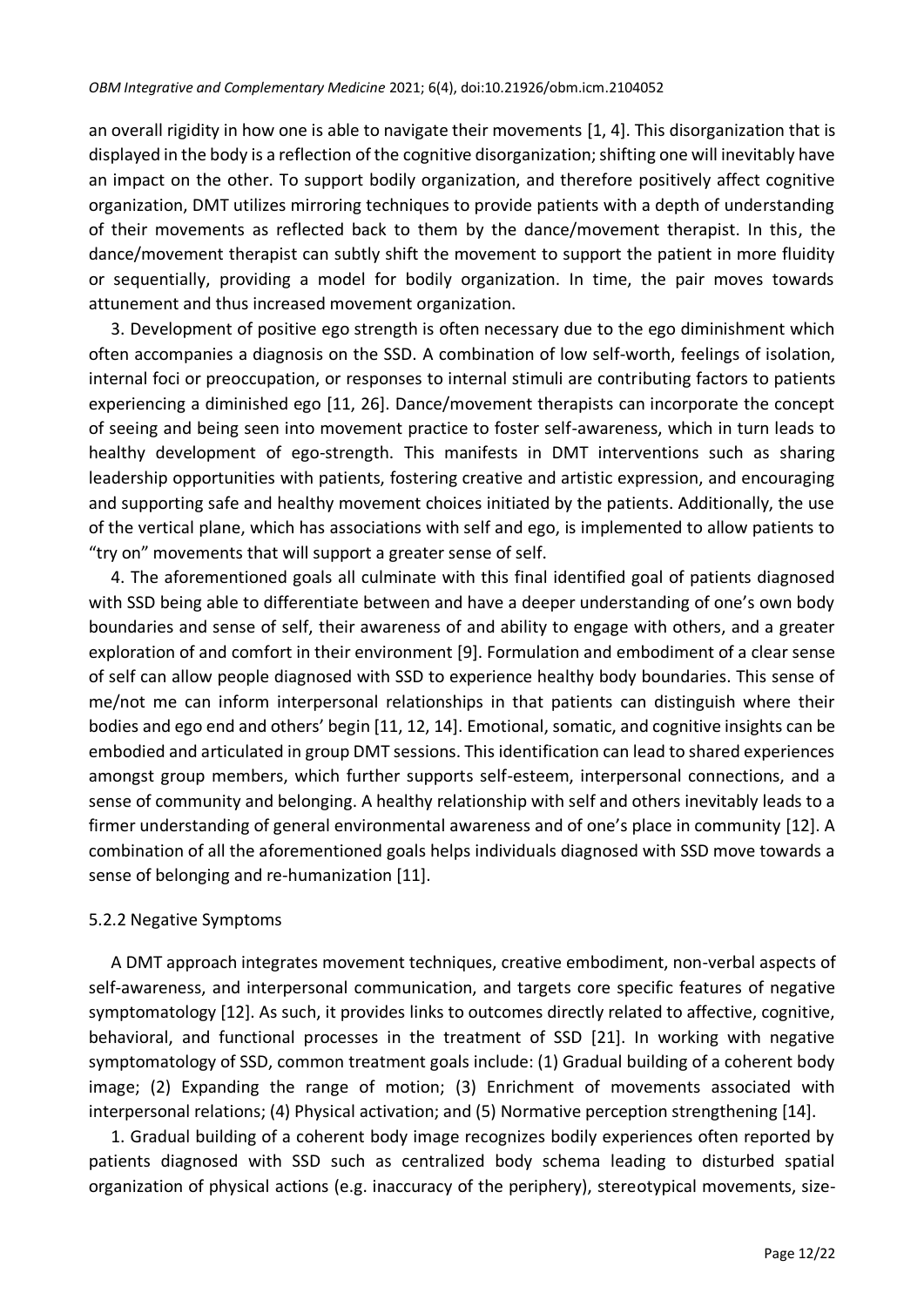change sensations, weight gain, or immobility [12]. The focus is on helping the participant gradually build a coherent body image, which aids the participant in improving self-image and therefore increasing the chance of improving quality of life and restructuring self-image [27, 28]. During sessions, dance/movement therapists may use techniques such as (1) Attuning to the patient's movement and body; (2) Mirroring patients' movements or body postures; and (3) Kinesthetic empathy to acknowledge patients' existing body image, guide the patients through the exploration of the body image, re-organize the body if needed, and develop a coherent body image through movement [27].

2. Expanding the range of motion directly responds to patients' reports of reduced mobility, loss or impairment in voluntary movement, anhedonia, lack of motivation, and social withdrawal. Exploration of the environment and expanding range of motion aims to stimulate and motivate patients, and can lead to initiation of movements that can stimulate productive and effective actions [27]. During sessions, dance/movement therapists may use specific techniques such as initiating movement, naming movement qualities regarding the body, dynamic qualities of movement, body shape, postures, or the use of space (physical environment and personal space), and promoting movement exploration of the above.

3. Enrichment of movements associated with interpersonal relations addresses emotional and social withdrawal, somatic depersonalization, and loss of body boundaries in patients diagnosed on the SSD [29]. During sessions, dance/movement therapists (1) Promote movement exploration of movements associated with interpersonal relations, communicative behaviors, and defining boundaries either through movement improvisations, structured movement play, or choreography; and (2) Support and acknowledge the movements related to interpersonal relations [27].

4. Activation recognizes psychomotor poverty, psychomotor slowing, and a decrease in a spontaneous movement experienced by patients diagnosed on the SSD [27, 30]. Fostering activation on a physical level based on increasing muscle tone and spontaneity may promote activity engagement. During sessions, dance/movement therapists bring awareness to the patients' physical expressions, the use of expressive gestures, and postural organization. Dance/movement therapists acknowledge slow movements and movements that require a considerable amount of effort, and propose or lead integrative and mobilizing movement sequences to stimulate increased muscle tone, physical activation, and motivation to stay active.

5. Normative perception strengthening addresses the importance of normative and adequate perception of the body, which is often distorted in patients diagnosed on the SSD, either as a cause of symptomatology or due to medication or neurological complications. Focusing on normative perception or adequate perception may strengthen a patient's recognition of the body, movement, and emotions [27]. During sessions, dance/movement therapists mirror, recreate, and actively cocreate patients' movements to (1) Understand and resonate with the patients' movements; (2) Bring awareness to the patient's physical expression; and (3) Help patients reorient to the body and body's perception. By utilizing DMT techniques such as leading and following, synchronous movement or structured movement sequences, dance/movement therapists also promote the exploration of the environment to foster patients' body orientation and adequate perception [27].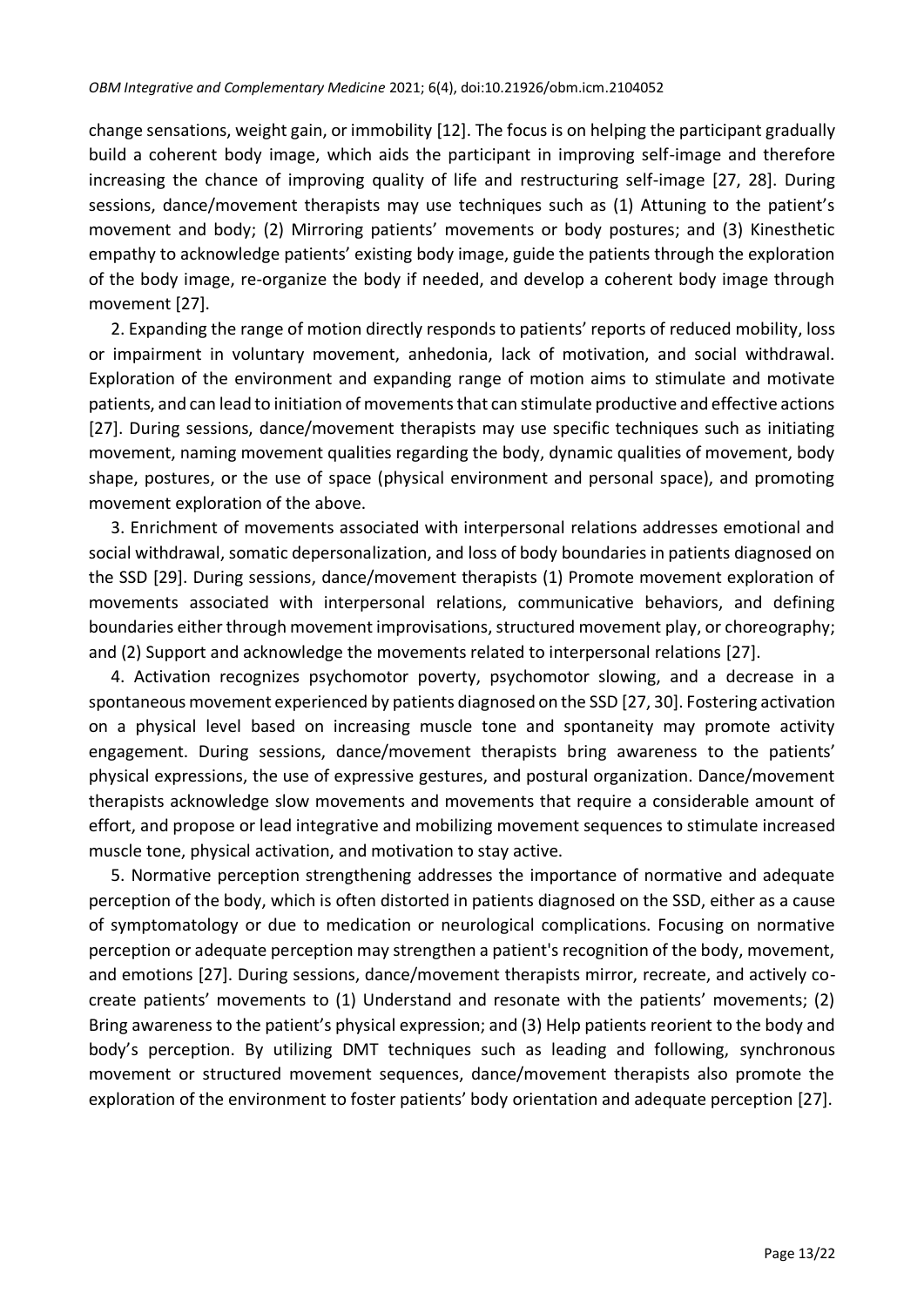#### *5.3 Clinical Considerations*

A strengths-based approach to treatment, dance/movement therapists adopt a collaborative approach with participants on a variety of levels including movement, relationship building, and emotional processing on a bodily level to increase healthy, functional movements [9, 31]. Through DMT sessions, participants can increase their understanding of personal and relational boundaries, which will ultimately lead to improvements in self-awareness, self-expression, and social interactions. The combination of verbal and non-verbal approaches in DMT is often useful when working with people diagnosed with SSD, which help participants access their primary process. Oftentimes, patients' experiences with positive symptomatology affect their ability to relate in a shared reality base with others who do not experience these positive symptoms. The second author conducted a mixed methods feasibility study to determine the feasibility and effects of a singlesession DMT intervention for people diagnosed on the SSD in inpatient psychiatric facilities [11]. Within that research study, the second author conducted a qualitative analysis of the DMT session field notes to understand the specific mechanisms and components within the single-session DMT interventions that supported stabilization [32]. Each group session consists of a warm-up, thematic development, cool down, and verbal discussion. The DMT sessions were theoretically framed by a theory of holding and potential space for creativity [33] with DMT tenets rooted in the work of Chace and Schoop.

The DMT single-session protocol has a foundational structure to act as a guideline for DMT clinicians; however, it also has flexibility in delivery to meet the here-and-now needs of each individual group dynamic. Group warm-ups begin with the intention of grounding through establishing a physical connection with the ground, then moving upwards through each part of the body. The warm-up continues by utilizing synchronous movements amongst group members often motivated and supported by group rhythmic action. Group members are invited to move freely within their own movement repertoires as well as throughout the space in order to engage in selfdirected movements, have brief interactions with peers, and explore the environment. The dance/movement therapist names and acknowledges movement choices while encouraging others to do so as well. Identified imagery, metaphors, and narrations of movements, interactions, and emotions are further developed into a group theme. In this thematic growth, group members fully embody their own movements as well as the movements of their peers and the group facilitator. Through this embodied processing, participants are invited to be part of a community in which group dynamics are explored, exchanged, and mastered. Finally, group closure occurs through movement modulation during which size, intensity, and speed of movements are decreased and eventually come to a place of stillness. Further acknowledgements of time spent together, dances shared, and energies exchanged are offered between group members. This continues into a verbal discussion during which self and other experiences are revisited verbally as the dance/movement therapist holds space, witnesses, and validates the group experience.

Within a DMT approach to treatment of negative symptoms, dance/movement therapists consider movement and body-based experiences as natural and effective sources of self-awareness and expression, which can illuminate the interrelationships between the many dimensions of human behavior [34]. Dance/movement therapists assess patient functioning through non-verbal indicators in everyday behavior, postural and gestural patterns, and qualitative elements in both functional and expressive actions, dance, movement, and paralanguage, all of which emerge during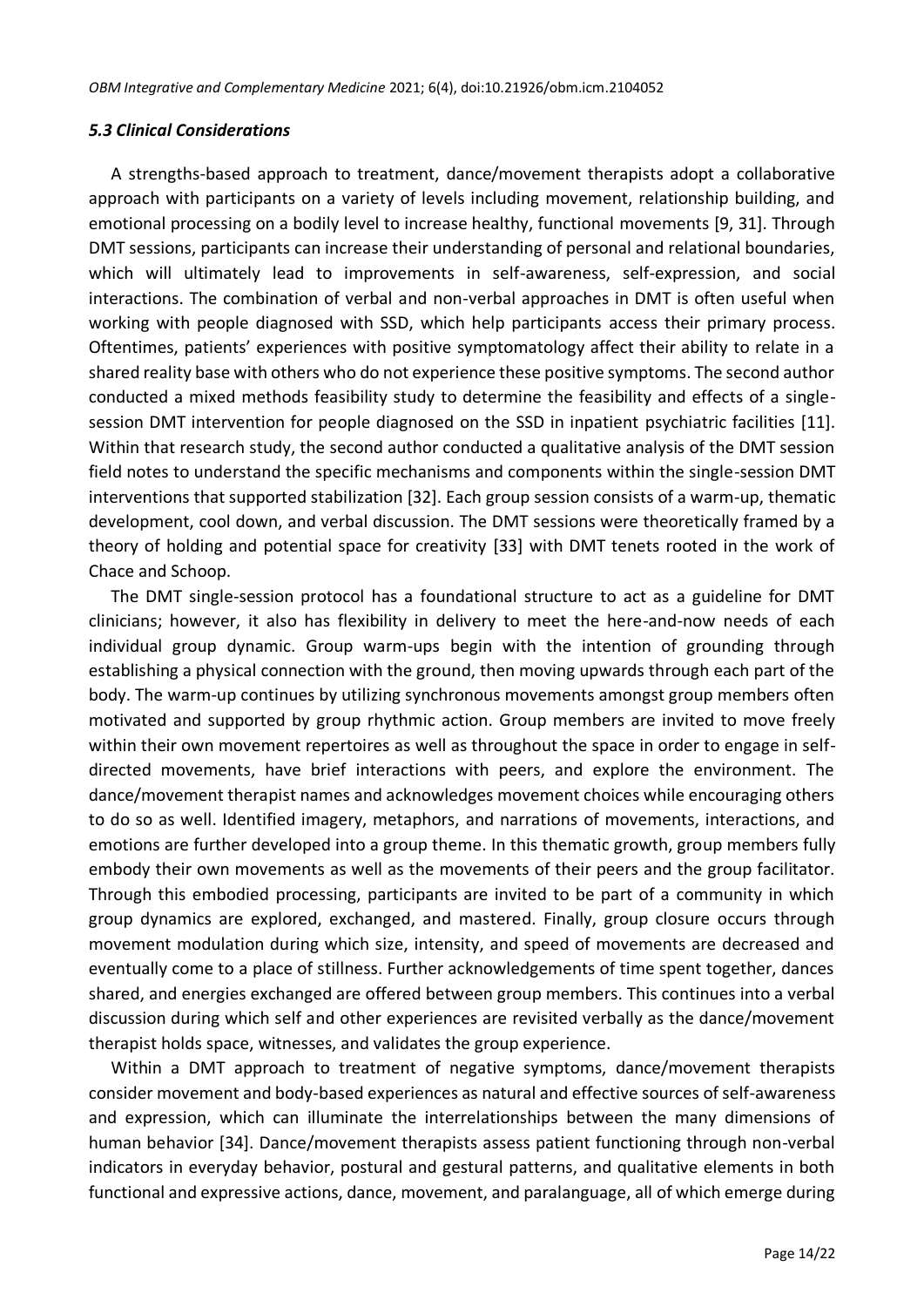therapeutic interactions. Within this approach, patients benefit from improved interpersonal and social connectivity, self-integration, emotional support, and physical activation. In addition, by helping patients with symptom management, we can help them improve psychosocial functioning and support them on the transition to health. The first author conducted a mixed methods intervention study to examine the feasibility and treatment effects of a 10-week group DMT intervention for people diagnosed on the SSD [12]. The author developed and tested a treatment manual [27] with the aim of providing a clear and competent framework for dance/movement therapists when working with individuals with residual or chronic schizophrenia under outpatient psychiatric care. The manual follows the therapeutic principles structure [27, 35] and is informed by DMT therapeutic models and clinical guidelines for people diagnosed on the SSD.

The DMT sessions follow participants' needs and run accordingly to the five phases: (1) Preparation phase (introduction); (2) Warm-up phase (movement warm-up); (3) Incubation phase (structured movement); (4) Illumination phase (creative movement); and (5) Evaluation phase (closing) [27]. Sessions start with a verbal check-in with the group members to gather information about current mental and physical state. Next, the dance/movement therapist introduces short integrative and mobilizing movement sequences to provide a physical preparation for movement. These movement sequences are a result of group members' bodily needs shared during the preparation phase. In the next phase, group members are invited to move freely, individually or with others, and to focus on their own bodies and movements as well as thoughts, feelings, and emotions. The dance/movement therapist encourages self-, other-, and environmental-awareness by heightening, diminishing, or intensifying movements; mirroring of gestures, postures, and/or full body movement; naming movements; and leading and/or following movements or moving synchronously with the group members. The dance/movement therapist focuses on movements and themes emerging from the members' movement and accompanying verbal expressions. These themes are later explored through creative improvisational movement. In the illumination phase, group members are encouraged to move freely, engage in movement interactions with peers, and express their emotional states. Through the creative process and expression, the therapist aids group members by encouraging full body expression, interaction with the environment, dynamics of movement, and by directing focus to increase self-awareness, awareness of others, and selfreflection. In the last phase, participants are invited to engage in a verbal and movement summary to integrate their experiences. The dance/movement therapist brings group members attention to self and group experiences, group and individual's level of energy, and emotions/feelings/thoughts after the session.

## 5.3.1 Dance/Movement Therapy Clinical Vignettes

Per the previous clinical considerations, the authors will provide two clinical vignettes below to exemplify their theoretical models in clinical practice. The first vignette demonstrates the journey a patient took beginning in an acute state of psychosis, moving into a place of grounding, and coming to emotional resolution through a sense of acceptance and belonging. The second vignette demonstrates an excerpt from a group session in a community mental health setting. In this session, sharing common experiences while maintaining a sense of individuality allowed patients to initiate and experience a sense of belonging and relatability with others.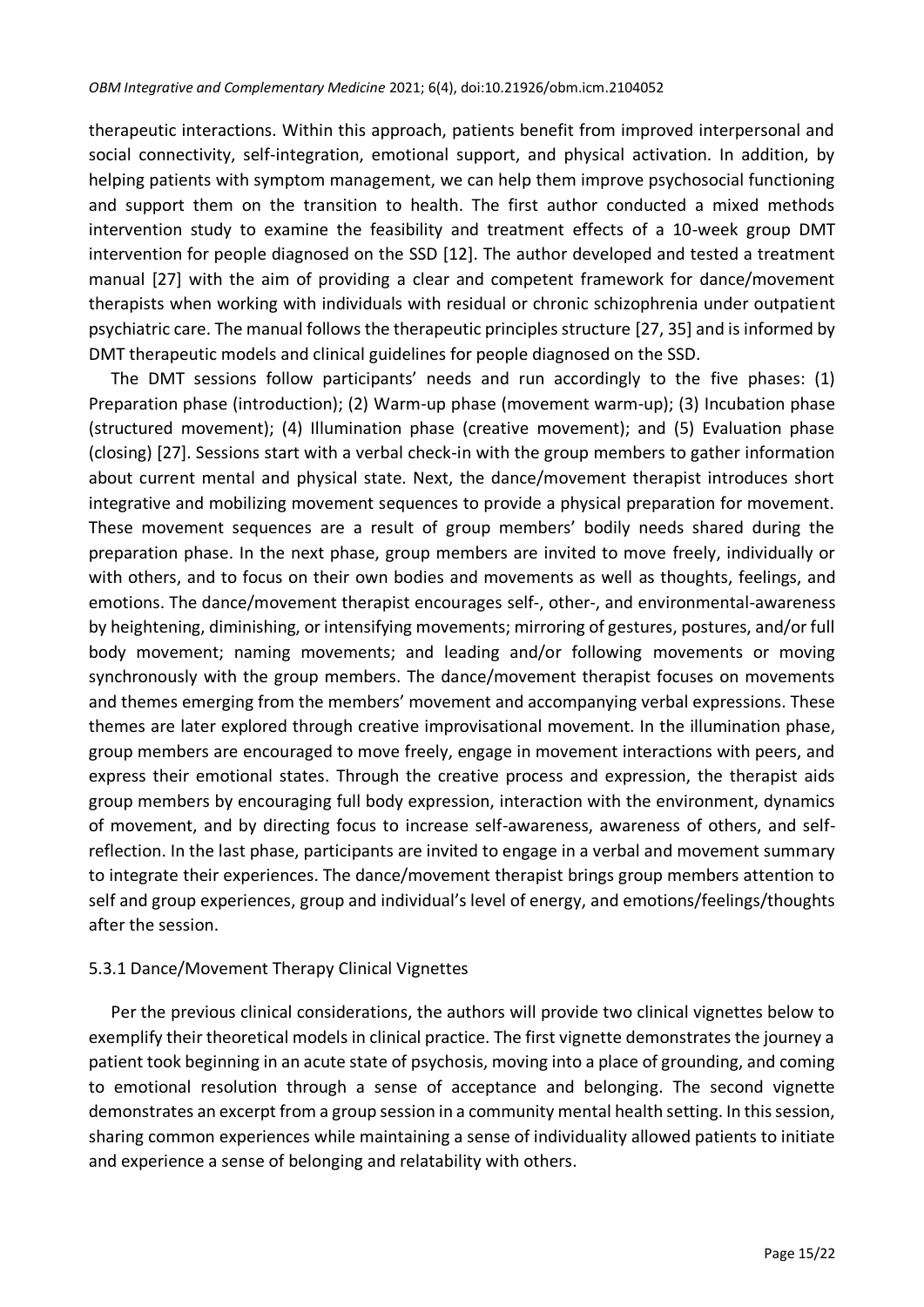Acute Hospitalization (Second Author). I sat in the group room excitedly welcoming patients into the first DMT group I was facilitating since attaining my Master's degree. I was hired to work with involuntarily committed patients at an acute care inpatient psychiatric unit. Just as we were ready to begin the group, I heard a patient screaming, which was progressively getting louder. I thought to myself, "Please, do not let her come to dance therapy." I was immediately frustrated with myself for having that thought, but mindful that this was my first day as a professional dance/movement therapist and I had reservations about my own skills. The screaming did, in fact, get progressively louder and more threatening until the group room door flew open and the patient presented herself. She had been assigned a one-to-one staff member for safety, as the patient had been aggressive on the unit. At this point, the patient, Ms. A, was threatening the life of her staff support. Her verbalizations were loud, disorganized, threatening, and only somewhat based in reality. Ms. A briefly turned her attention to me and stated, "I'm coming to your group and you cannot make me leave." She then continued threatening her staff support. I quickly interrupted and responded, "You can come to dance therapy, but you cannot scream and threaten like that. You are scaring people!" In that moment, Ms. A was scaring me; however, I knew that sharing that knowledge would not benefit anyone. I asked her staff support to wait outside the room, as she was clearly a trigger for Ms. A. Not sure what I was going to do, or how I was going to hold the space, I thought to myself, "Trust the process." I turned on Motown music, stood up, and gestured for the group members to join me in standing. Without thought, I immediately began marching in place to the rhythm of the music. Group members all joined in this marching movement with me. I gently shifted the movement to a two-step with a clap on the second step and everyone joined. I mirrored the intensity of Ms. A's yelling with a strong, prominent step and clap with intentions of meeting Ms. A's intensity, yet organizing its manifestation differently. From this movement, we again nonverbally transitioned into a wide stance with knees bent and arms reaching mid-way in front of us. I picked up on a patient's swaying movement and joined in a fluid sway from side-to-side, again, non-verbally inviting patients to join. As we swayed together, I could feel the tension in the room begin to dissipate and with that, I invited others to share spontaneous movements for the group to join. Ms. A first offered a movement in which she touched her shoulders and then strongly tossed her hands into the air. She repeated this movement with vigor as we all joined her. She later engaged in a movement in which she held her arms as if she was holding a baby and rocked her arms back and forth quite fast. As the group progressed, Ms. A was able to join others in their movements; however, she primarily engaged in her own movement repetitively moving between her shoulder touch and arm toss to her fast rocking motion. Her affect and demeanor shifted through our time together. Although Ms. A began the group with anger and defending against seemingly everyone, she settled into the movement with ease. At various moments of the group, Ms. A could be seen singing, laughing, and offering accolades to her peers as they engaged in movement together. However, it was clear that Ms. A was focused on her own movements with such thoughtful intention and dedication: she seemed hard at work in her process. I made sure to find times to invite Ms. A into the group process as well as allow her space to engage in her own movement. I offered gentle invitations to try on other patients' movements, bold acknowledgements of her own movement choices, and positive affirmations of her affect, participation, and glimpses of a mixture of joy and intense focus. At times, Ms. A seemed to receive my verbal accolades and at other times, she was too focused on her movements. After about 45 minutes of creative, spontaneous, and joined movements we began to shift into our cool-down. I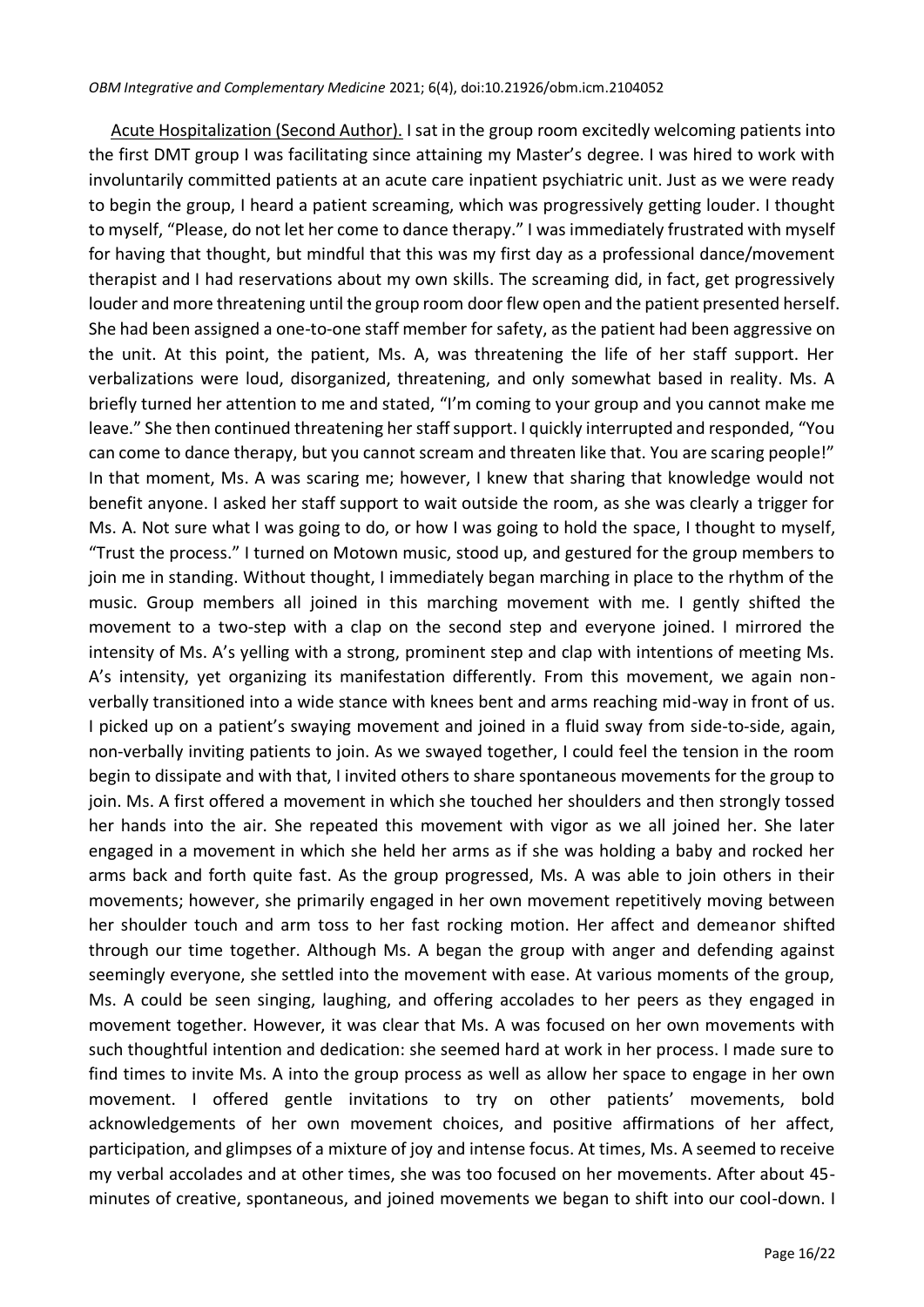invited the patients to re-join me in the swaying movement from the beginning of our group. I encouraged everyone to notice sensations in their bodies, shifts of emotions and energies, and others with whom they danced. I watched Ms. A sway with a gentleness and decided to end our session in the sway of the movement rather than to invite discussion. Once we came to stillness, patients spontaneously left the group silently. However, Ms. A stayed behind until all her peers left the room. She turned to me, made clear and direct eye contact with me, and stated, "Thank you for letting me stay in your group. Most others kick me out and make me get injections [PRN medication for anger and aggression]. Dance therapy helped me get my anger out in a healthy way and I feel better. Sometimes I just feel like I have the weight of the world on my shoulders. My Mom did the best she could raising me, but I didn't always feel loved. It was hard." Although she had not engaged in movement as she was sharing with me at the end of group, I felt as though I had already heard Ms. A's story through her movement. The clear articulation of feeling the weight of the world on her shoulders was dutifully shared as she touched her shoulders and strongly tossed her hands in the air. Her mention of longing for her mother's love was represented in her rocking motion. At that point, Ms. A stepped into the role of her mother to rock her own inner child, meeting unmet needs. Ms. A left the group having such clarity in her internal conflicts. She was able to continue to regulate her mood and attended every DMT session offered until her successful discharge.

Outpatient Treatment (First Author). We started our group as usual by gathering in a circle, and checking in with each other. I welcomed seven patients, and asked how they were feeling on a body level, what their energy level was, and what feelings and thoughts they brought to the session. Some participants talked about the community meeting during which the disturbing behavior of one patient was discussed. This caused anxiety and stress in most of the patients. Some expressed experiencing mood swings, others expressed feeling withdrawn from others. Two patients specifically requested to include some dances/movements to help them mobilize as they felt tired. We began with the warm-up focusing on physical preparation for movement. In our warm-up, patients were asked to develop a movement that reflects their bodily needs and to pass the movement to the next person. Each patient chose a different body part and presented different dynamic qualities of movement. I proposed we continue moving freely and asked patients to create their own one-minute movement sequence of choreography, which best expressed how they felt to allow for self-exploration. I encouraged the use of expressivity and spontaneity in gestures, postures, and free, unrestricted movements. During the movement, I acknowledged the patients' movement repertoires, naming changes as they occurred. I moved with patients to actively support the group, joining, mirroring, and attuning their movements. I verbally reflected patients' movements throughout the session by naming movements, body parts, body actions, and interactions with others. I asked patients to perform their dances in front of the group to which patients reacted with great excitement. Patients created a designated place in the room for a stage and for the public. The group worked collaboratively, reorganizing and preparing the room. Once the space was set, we watched each other's performances. I encouraged patients to give each other feedback on their performances. A theme of being seen and heard in the community became very clear by performing and presenting their own movement sequences in front of the others. After each patient performed, the group collaboratively worked on finding a title for the performance, discussing what they saw, what it reminded them of, and how they felt while watching the performance. Patients cheered and supported each other verbally, and often asked the performer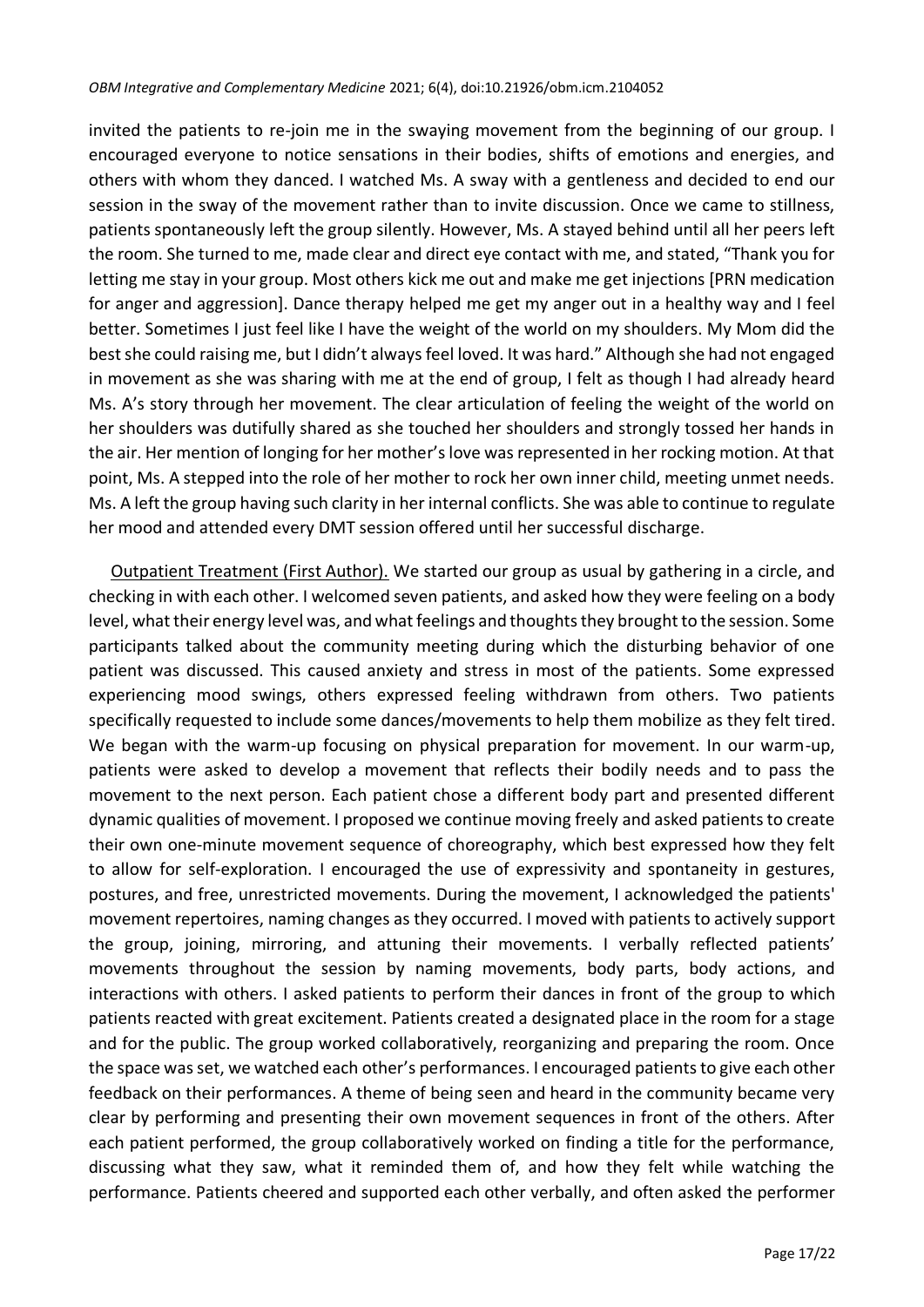if they could try their sequences themselves. There was a sense of joy and excitement. After everyone performed, the group gathered in the circle to reflect on the process. These verbal reflections were related to individual and group experiences and levels of energy, individual's movement qualities, movement patterns, and the use of the body with everyday life.

Some participants shared that their performances represented how they felt or how they would like others to see them. We shared our thoughts, feelings and emotions related to the group process and individual work. For example, Mrs. A , who titled her performance "The model walk," shared that it represents how she feels torn between feeling at ease and disturbed. Her movements felt unsynchronized and odd; however, she had a delicate quality while walking back and forth on the runway. She shared how she dislikes her body. The group offered support and a common understanding of the bodily changes as a result of medication. Patients supported Mrs. A by saying "you look great, you walk like a real model!" To this Mrs. A smiled, and once more walked on the runway to the sound of clapping hands and applause from the group.

Mr. W requested a specific song for his performance. The lyrics of the song were about the influence drugs have on one's life. Mr. W began moving slowly, then moved rapidly, without control of his body. He referred to his movement as "being high on drugs." He quickly became tired and was left with no energy. He reflected that his movement represented his illness, that he feels like he is "high on symptoms" and because of this he often feels tired, has no energy, and no motivation. The group acknowledged Mr. W's experience, and there was a sense of common understanding.

Mr. D performed a dance named by the group, and approved by him, "Kung-Fu Master." He shared that he practiced Kung-Fu as an adolescent and travelled across the country competing with great success. He reflected that he wished his movements were "as good as in the past." Despite his stiff and immobile body due to side effects of his medications, he was able to perform with adequately dynamic movement qualities. The group recognized his movement competence and his ability to reflect on the impact of his illness. Mr. D smiled and shared that he felt supported.

Mr. M chose to dance to the song "U Can't Touch This" by MC Hammer. The group offered a huge applause as we never saw Mr. M dance so freely and expressively. His body tension and movements transformed from bound and restricted to free and unrestricted. The use of his kinesphere changed from his usual close movements to movements on the periphery of his kinesphere. He was actively engaging and utilizing the space around him. His affect and ability to make eye contact also shifted, from a flat affect with almost no eye contact, to smiling and actively engaging in eye contact with others.

Two patients' movements seemed consistent with no dynamic shifts and less active than usual. When the group asked these patients about their movements, they said that it was better for them to "stay in their shell" as this is how everyone perceives them. The group encouraged the two patients to express themselves and acknowledged their feelings by sharing their own experiences of "not being believed." One patient said that if he shares how he feels no one would believe him as "they only see my illness. They do not see me, so why bother?" The group members shared these sentiments and offered support by saying "we believe you."

As our time together was ending, the group reflected on the differences and similarities between their everyday life inside and outside of the therapy setting. They again stressed their need to be seen. When I asked patients how they would like to end our session, one patient said, "I wish others would see me as I truly am." Another patient said, "I think we should end with shouting out loudly that we are more than our diagnosis." Patients decided to count to three and to shout out together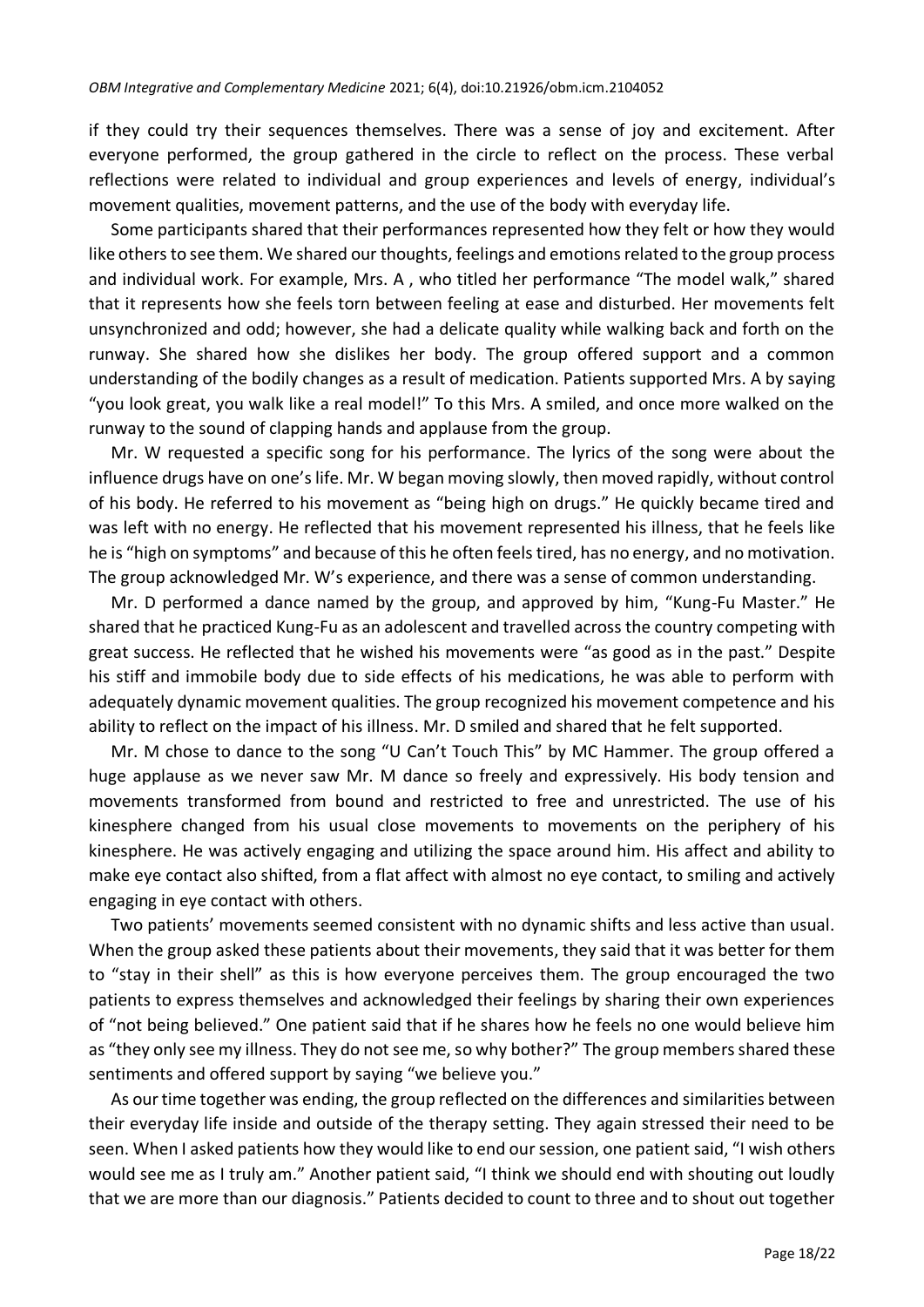"we are more than our diagnosis!" After this we all laughed, smiled, and clapped for a few minutes. The session ended with a sense of relief and joy.

#### **6. Summary**

Schizophrenia spectrum disorders can manifest through many different representations: with positive and/or negative symptoms, with acute episodes or chronicity, and with a myriad of presentations amongst individuals. The diagnoses may interrupt healthy ego strength, the ability to relate with others, and the ability to function without supports. Dance/movement therapy works from a premise that the body and mind are interconnected: movement can express aspects of the personality and serve as a non-verbal means of communication. As such, DMT promotes body, mind, and spirit integration, thus increasing self-and body-awareness. Integration of dance, movement, and non-verbal components into the therapeutic process not only enhances physical activation, coordination, and mobility, but also increases attention, grounding, concentration, motivation, egodevelopment, and healthy interpersonal skills. The symbolic and expressive functions of movement allow for representation of unconscious material and processing of emotions and feelings that can be difficult to verbalize. As such, DMT can be a successful approach to working with this population in its many forms, as it addresses all levels of participants' functioning: psychological, cognitive, social, and functional. Although positive and negative symptoms often manifest quite differently on a movement level, DMT is uniquely capable of addressing their non-verbal nature, and has the ability to support the vast needs of those diagnosed with SSD. The noted limitations of psychopharmacological interventions for people with a diagnosis of SSD, and recent DMT research, suggest that inclusive, strengths-based, and body-informed therapy options could greatly benefit this population.

## **Ethics Statement**

No human, animal, or plant subjects were involved, therefore this review article did not require any ethical approvals or informed consent.

## **Author Contributions**

Both authors contributed equally to conceptualization, original draft preparation, writing, reviewing, and editing of the article. Both authors have read and agreed to the published version of the manuscript.

## **Funding**

This research received no external funding.

#### **Competing Interests**

The authors have declared that no competing interests exist.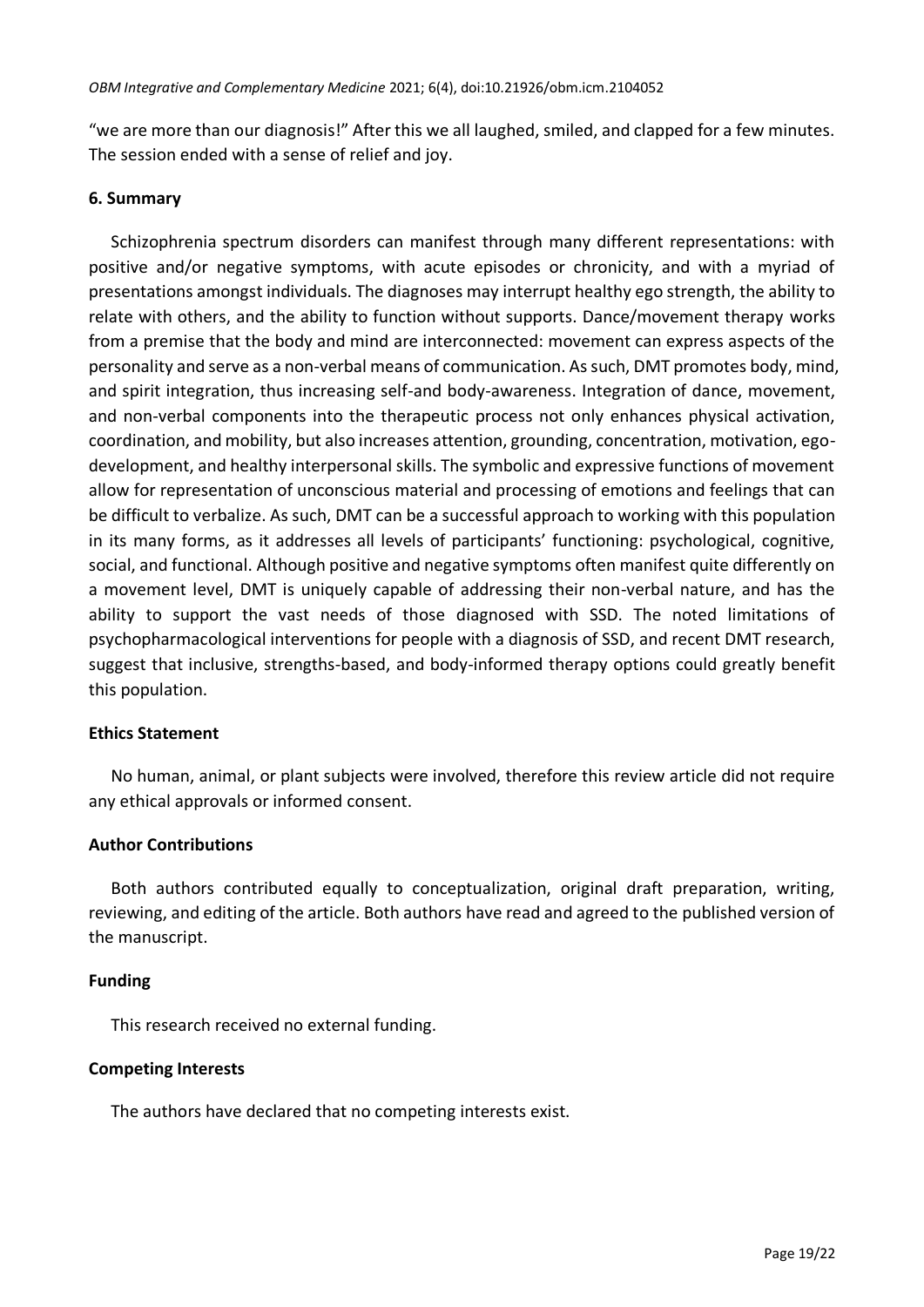## **References**

- 1. Association AP. Diagnostic and statistical manual of mental disorders: DSM-5. Washington, DC: American Psychiatric Association; 2013.
- 2. Foussias G, Agid O, Fervaha G, Remington G. Negative symptoms of schizophrenia: Clinical features, relevance to real world functioning and specificity versus other CNS disorders. Eur Neuropsychopharmacol. 2014; 24: 693-709.
- 3. Velligan DI, Alphs LD. Negative symptoms in schizophrenia: An update on identification and treatment. Psychiatr Times. 2014; 31: 52.
- 4. Owen MJ, Sawa A, Mortensen PB. Schizophrenia. Lancet. 2016; 388: 86-97.
- 5. Wade M, Tai S, Awenat Y, Haddock G. A systematic review of service-user reasons for adherence and nonadherence to neuroleptic medication in psychosis. Clin Psychol Rev. 2017; 51: 75-95.
- 6. Chien WT, Yip AL. Current approaches to treatments for schizophrenia spectrum disorders, part I: An overview and medical treatments. Neuropsychiatr Dis Treat. 2013; 9: 1311-1332.
- 7. Kern RS, Glynn SM, Horan WP, Marder SR. Psychosocial treatments to promote functional recovery in schizophrenia. Schizophr Bull. 2009; 35: 347-361.
- 8. Cechnicki A, Angermeyer MC, Bielańska A. Anticipated and experienced stigma among people with schizophrenia: Its nature and correlates. Soc Psychiatry Psychiatr Epidemiol. 2011; 46: 643- 650.
- 9. Jones C, Hacker D, Cormac I, Meaden A, Irving CB. Cognitive behaviour therapy versus other psychosocial treatments for schizophrenia. Cochrane Database Syst Rev. 2012; 4: CD008712.
- 10. Klingberg S, Buchkremer O. W06.05 new strategies in prevention and rehabilitation of residual schizophrenia. Eur Psychiatry. 2000; 15: 290s.
- 11. Martin LA, Koch SC, Hirjak D, Fuchs T. Overcoming disembodiment: The effect of movement therapy on negative symptoms in schizophrenia - A multicenter randomized controlled trial. Front Psychol. 2016; 7: 483.
- 12. Davis M. Movement characteristics of hospitalized psychiatric patients. Am J Dance Ther. 1981; 4: 52-71.
- 13. Davis M. Guide to the Movement Psychodiagnostic Inventory (MPI). 2018. (Unpublished Manuscript).
- 14. Cruz RF. An empirical investigation of the Movement Psychodiagnostic Inventory. Arizona: University of Arizona; 1995.
- 15. Davis M, Lausberg H, Cruz R, Berger M, Dulicai D. The Movement Psychodiagnostic Inventory (MPI). In: Movement analysis: The legacy of laban, bartenieff, lamb and kestenberg. Berlin: Logos Verlag Berlin; 2007.
- 16. American Dance Therapy Association. What is dance/movement therapy [Internet]? New York: American Dance Therapy Association; 2020 [cited date 2021 June 1]. Available from: [https://www.adta.org/.](https://www.adta.org/)
- 17. Levy FJ. Dance movement therapy: A healing art. Reston, VA: The American Alliance for Health, Physical Education, Recreation, and Dance; 1988.
- 18. Chace M, Chaiklin S, Lohn A, Sandel SL. Foundations of dance/movement therapy : The life and work of Marian Chace. New York: American Dance Therapy Association; 1993.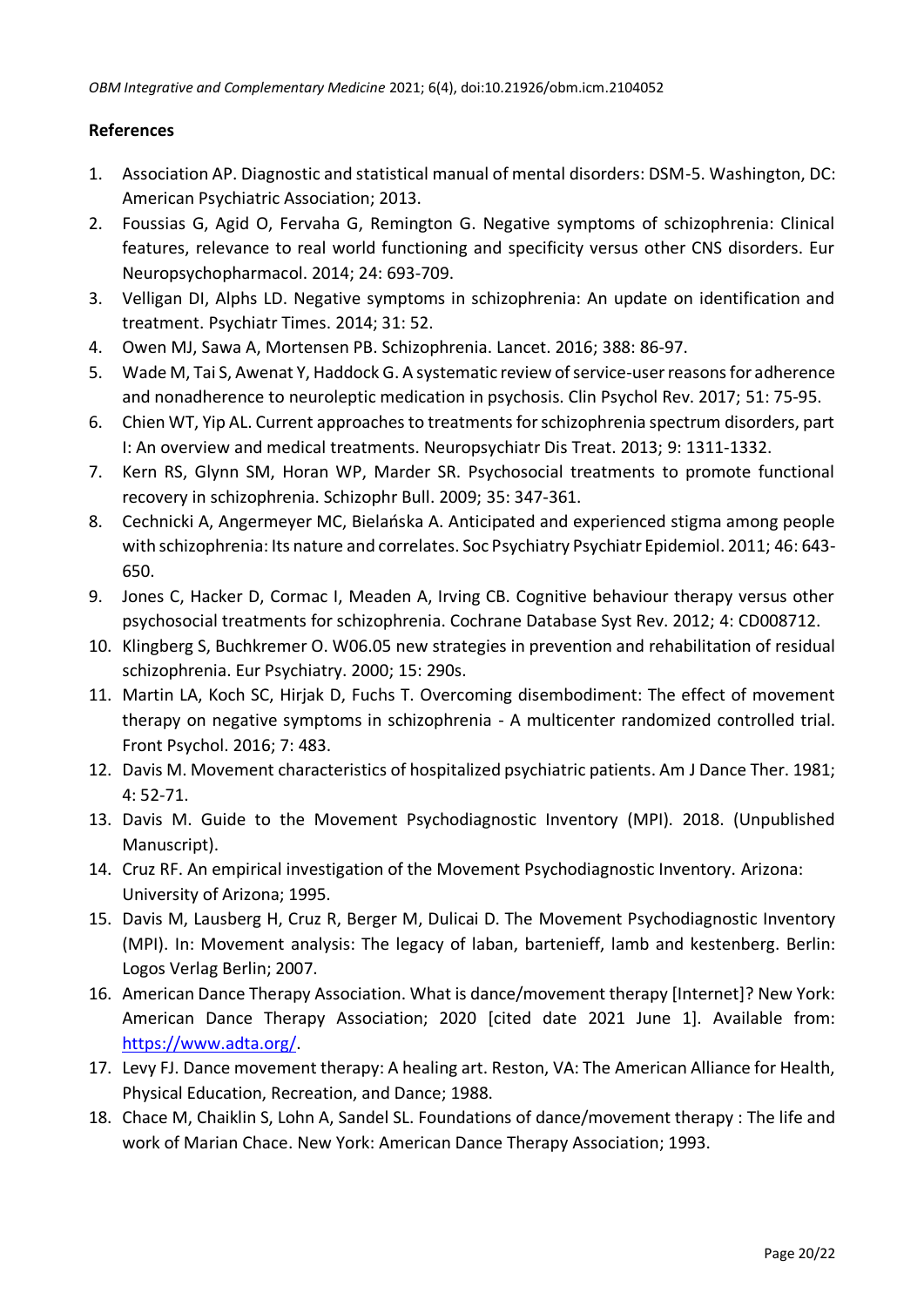- 19. Biondo J, Gerber N, Bradt J, Du W, Goodill S. Single-session dance/movement therapy for thought and behavioral dysfunction associated with schizophrenia: A mixed methods feasibility study. J Nerv Ment Dis. 2021; 209: 114-122.
- 20. Bryl K, Bradt J, Cechnicki A, Fisher K, Sossin KM, Goodill S. The role of dance/movement therapy in the treatment of negative symptoms in schizophrenia: A mixed methods pilot study. J Ment Health. 2020. doi: 10.1080/09638237.2020.1757051.
- 21. Gökcen A, Ekici G, Abaoğlu H, Tiryaki Şen D. The healing effect of goal-oriented dance and movement therapy in schizophrenia: A rater-blinded randomized controlled trial. Arts Psychother. 2020; 71: 101702.
- 22. Priebe S, Savill M, Wykes T, Bentall R, Lauber C, Reininghaus U, et al. Clinical effectiveness and cost-effectiveness of body psychotherapy in the treatment of negative symptoms of schizophrenia: A multicentre randomised controlled trial. Health Technol Assess. 2016; 20: 1- 100.
- 23. Savill M, Orfanos S, Bentall R, Reininghaus U, Wykes T, Priebe S. The impact of gender on treatment effectiveness of body psychotherapy for negative symptoms of schizophrenia: A secondary analysis of the NESS trial data. Psychiatry Res. 2017; 247: 73-78.
- 24. Schoop T, Mitchell P. Won't you join the dance: A dancer's essay into the treatment of psychosis. Pao Alto: National Press Books; 1974.
- 25. Willke C, Tuchtenhagen G, Steinbrück G, Friedrichs S, Konken S. Come dance with me [Video]. Hamburg, Germany: Willkie Filmproduktion; 1991 [accessed date 2021 June 1]. Available from: [https://www.worldcat.org/title/come-dance-with-me/oclc/457193671.](https://www.worldcat.org/title/come-dance-with-me/oclc/457193671)
- 26. Koch SC, Fischman D. Embodied enactive dance/movement therapy. Am J Dance Ther. 2011; 33: 57-72.
- 27. Bryl K, Goodill S. Development, execution and acceptance of a manualized dance/movement therapy treatment protocol for the clinical trial in the treatment of negative symptoms and psychosocial functioning in schizophrenia. Am J Dance Ther. 2020; 42: 150-175.
- 28. Röhricht F. Body oriented psychotherapy. The state of the art in empirical research and evidence-based practice: A clinical perspective. Body Mov Dance Psychother. 2009; 4: 135-156.
- 29. Fisher S. Development and structure of the body image (Vols. 1 & 2). Hillsdale: Lawrence-Erlbaum-Associates Publishers; 1986.
- 30. Liddle PF. Cognitive impairment in schizophrenia: Its impact on social functioning. Acta Psychiatr Scand. 2000; 101: 11-16.
- 31. Chaiklin S. We dance from the moment our feet touch the earth. In: The art and science of dance/movement therapy: Life is dance. London: Routledge; 2009. pp.3-11.
- 32. Biondo J, Gerber N. Single-session dance/movement therapy for people with acute schizophrenia: Development of a treatment protocol. Am J Dance Ther. 2020; 42: 277-295.
- 33. Winnicott DW. Transitional objects and transitional phenomena: A study of the first not-me possession. Int J Psychoanal. 1953; 34: 89-97.
- 34. Bryl K. The role of dance/movement therapy in the treatment of negative syndrome and psychosocial functioning of patients with schizophrenia: A pilot study. Philadelphia: Drexel University; 2018.
- 35. Waltz J, Addis ME, Koerner K, Jacobson NS. Testing the integrity of a psychotherapy protocol: Assessment of adherence and competence. J Consult Clin Psychol. 1993; 61: 620-630.